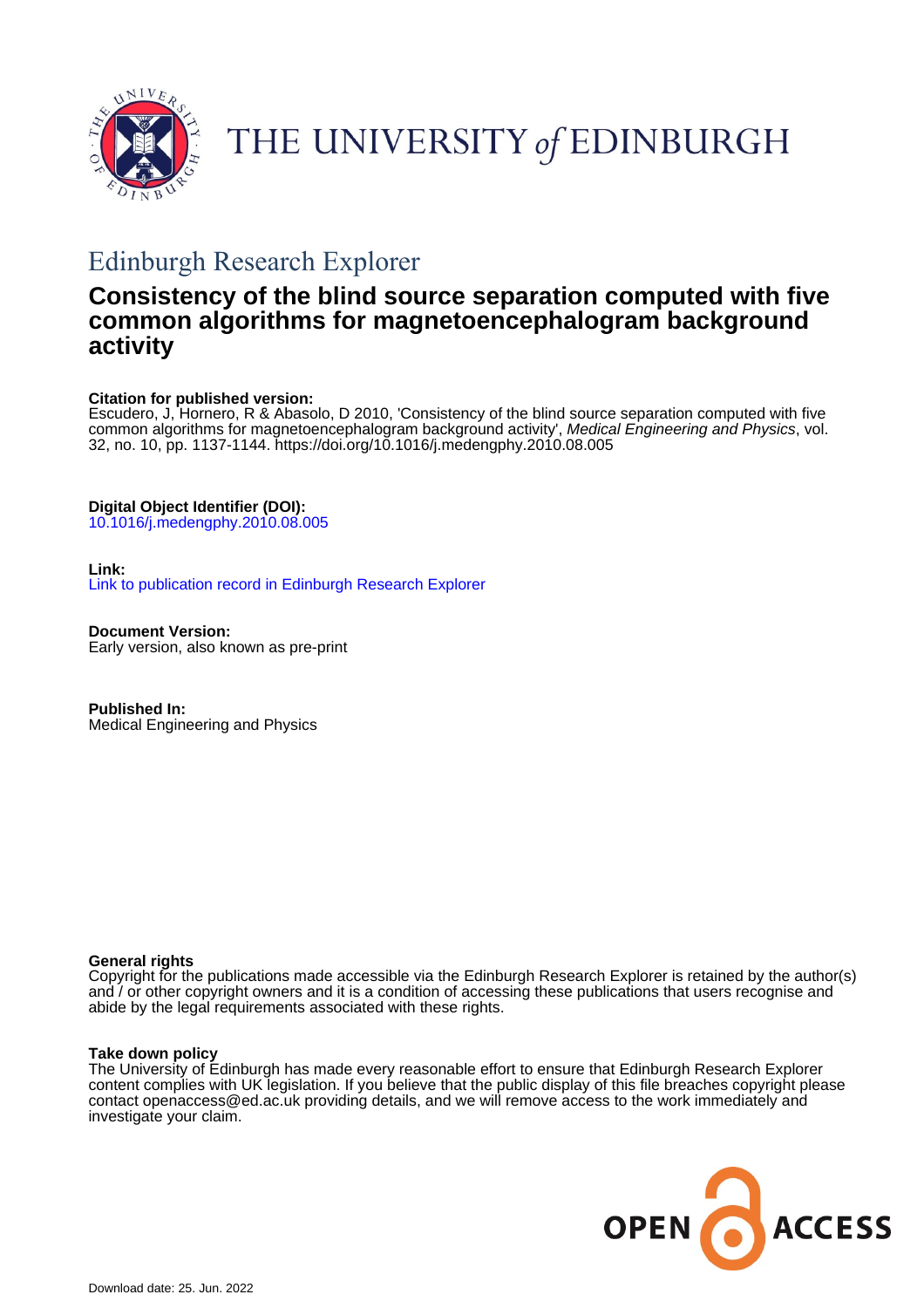# Consistency of the Blind Source Separation Computed With Five Common Algorithms for Magnetoencephalogram Background Activity

Javier Escudero<sup>1,\*</sup>, Roberto Hornero<sup>2</sup>, Daniel Abásolo<sup>2</sup>

#### Abstract

Blind source separation (BSS) is widely used to analyse brain recordings like the magnetoencephalogram (MEG). However, few studies have compared different BSS decompositions of real brain data. Those comparisons were usually limited to specific applications. Therefore, we aimed at studying the consistency (i.e., similarity) of the decompositions estimated for real MEGs from 26 subjects using five widely used BSS algorithms (AMUSE, SOBI, JADE, extended-Infomax and FastICA) for five epoch lengths (10 s, 20 s, 40 s, 60 s and 90 s). A statistical criterion based on Factor Analysis was applied to calculate the number of components into which each epoch would be decomposed. Then, the BSS techniques were applied. The results indicate that the pair of algorithms 'AMUSE–SOBI', followed by 'JADE–FastICA', provided the most similar separations. On the other hand, the most dissimi-

<sup>∗</sup>Corresponding author

Email address: javier.escudero@ieee.org javier.escudero@plymouth.ac.uk (Javier Escudero)

<sup>&</sup>lt;sup>1</sup>J. Escudero was with the Biomedical Engineering Group, University of Valladolid. Now, he is with the Research Group of Signal Processing and Multimedia Communications, School of Computing and Mathematics, PL4 8AA, Plymouth, University of Plymouth.

<sup>&</sup>lt;sup>2</sup>Biomedical Engineering Group, E.T.S.I. Telecomunicación, University of Valladolid, 47011, Valladolid, Spain.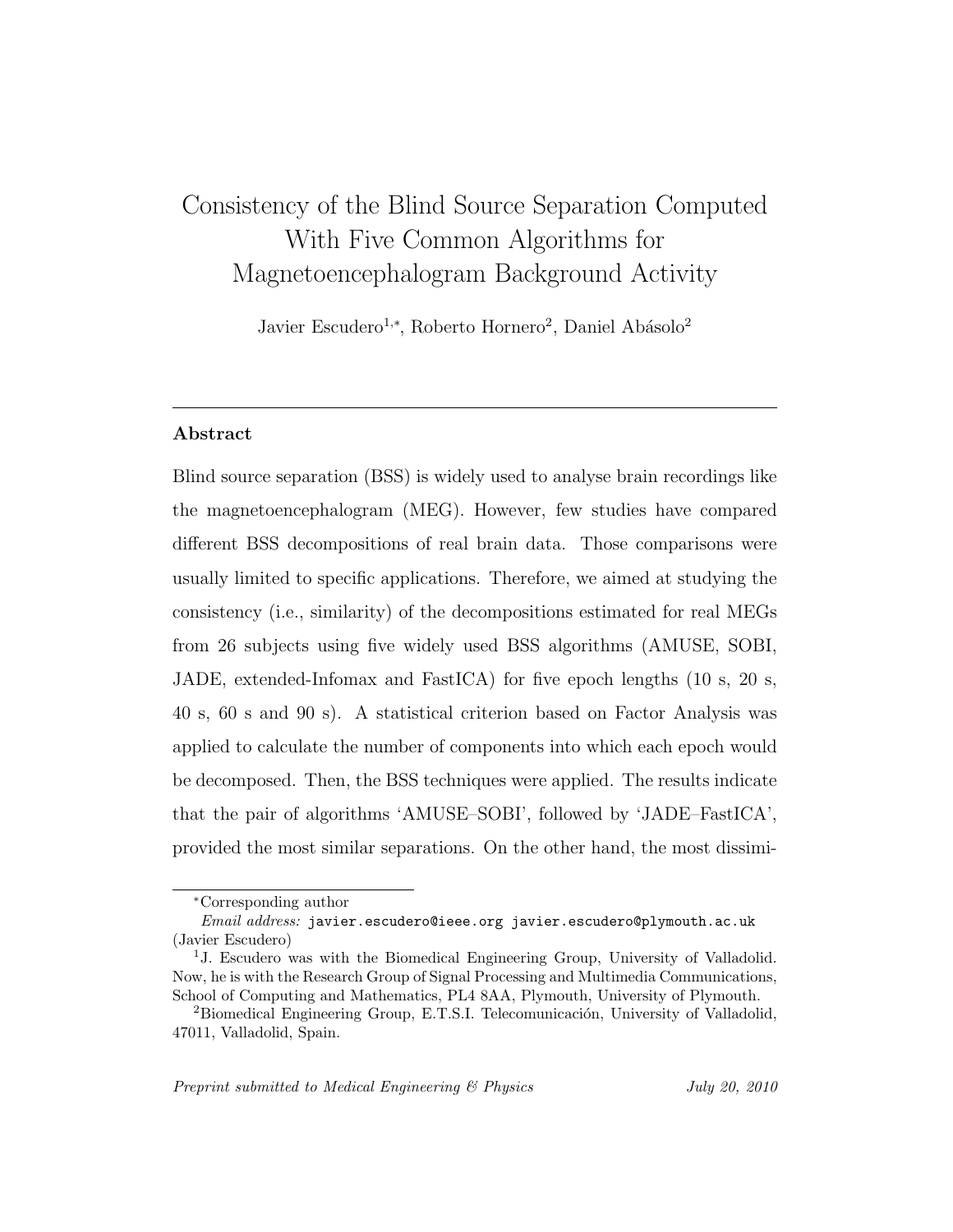lar outcomes were computed with 'AMUSE–JADE' and 'SOBI–JADE'. The BSS decompositions were more similar for longer epochs. Furthermore, additional analyses of synthetic signals supported the results of the real MEGs. Thus, when selecting BSS algorithms to explore brain signals, the techniques offering the most different decompositions, such as AMUSE and JADE, may be preferred to obtain complementary, or at least different, perspectives of the underlying components.

Keywords: Algorithm comparison, Blind Source Separation (BSS), Consistency, Independent Component Analysis (ICA), Magnetoencephalogram (MEG)

#### <sup>1</sup> 1. Introduction

 The electroencephalogram (EEG) and the magnetoencephalogram (MEG) are the only techniques that measure the synchronous oscillations of the cor- tex directly and non-invasively. Whereas the former records the electrical brain activity, the latter reflects the corresponding magnetic fields [1]. These signals have slightly different characteristics. For instance, MEG is only af- fected by current flows oriented parallel to the scalp and it is less distorted than the EEG by extra-cerebral tissues [1]. Despite these subtle differences, similar problems are faced when analysing both recordings. Firstly, the sig- nals acquired at a particular sensor are a weighted linear mixture of the  $_{11}$  underlying brain activity [2]. Therefore, the isolation and analysis of the elec- tromagnetic activity generated by a specific source of interest is a complex task [2]. Moreover, the brain activity is usually recorded together with un-desired signals (i.e., artefacts) of physiological or environmental origin [2, 3].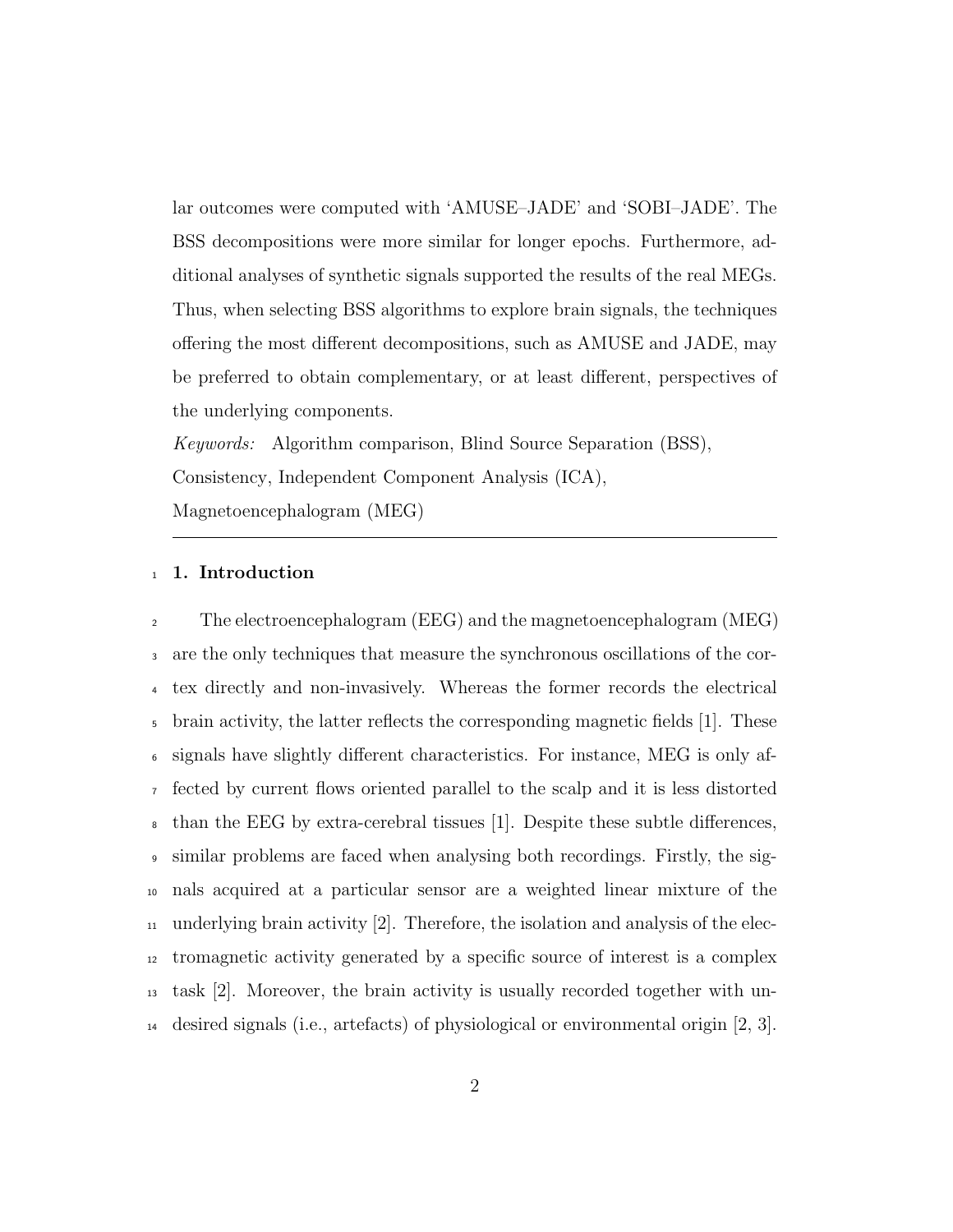Blind Source Separation (BSS) is useful to overcome some difficulties encountered in EEG and MEG analysis [2, 3]. The BSS estimates the con- stituent sources (or components) of the observations assuming a linear mix- ture model [3]. Although the components and the mixing system are un- known, they can be estimated thanks to a minimal set of assumptions that 20 includes the statistical independence of the sources  $[2-5]$ .

 BSS has been widely applied to EEG and MEG data [2, 3, 5]. For in- stance, diverse methodologies have been used to detect and remove the arte- facts [5–9]. BSS is also helpful to isolate brain activity related to specific brain functions [3, 4, 10] or to improve the discrimination of demented pa-tients against controls [11–13].

 There is a wide variety of BSS techniques available and not all algorithms are based on the same principles. For a review see, for example, [3–5]. Theo- retical relationships exist among some of the metrics used in the algorithms. However, it may be difficult to select a priori the most appropriate algorithm for a particular application [6, 8]. These methods are data-driven and, by their own nature, exploratory [5].

 In order to try to clarify the relationships between BSS techniques, a  $\frac{3}{33}$  few studies have compared some algorithms (see [10] and references therein). However, most of these analyses were based on synthetic (i.e., artificial) sig- nals. For instance, three Higher-Order Statistics (HOS) algorithms were compared in [14]. However, basic hypotheses in HOS-BSS were violated in the experimental design: some synthetic sources were sub-Gaussian and, in some cases, moving sources were simulated [14]. This can limit the relia-bility of the results. Moreover, the analysis focused on acoustic signals and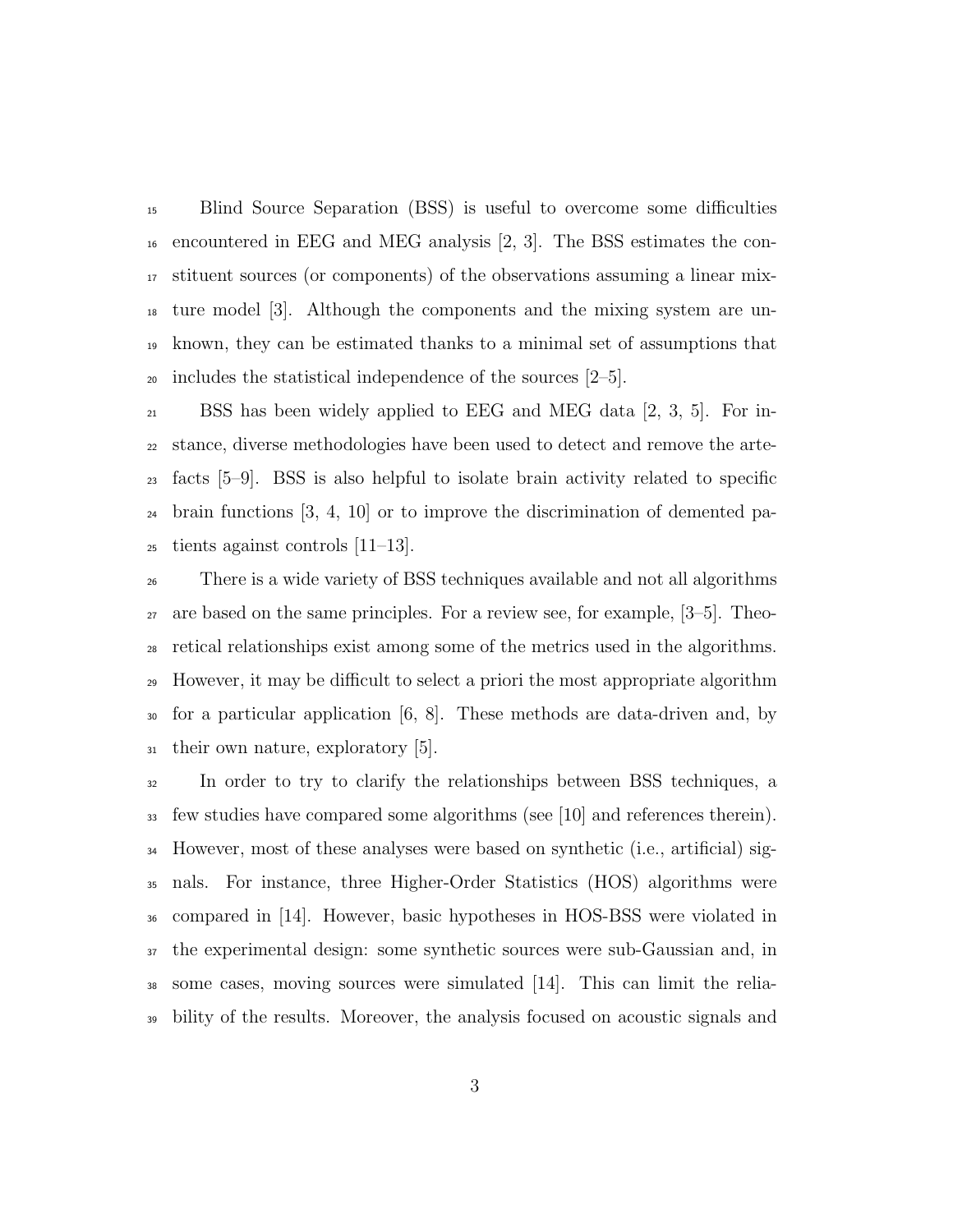the extension of those results to brain recordings is not straightforward [14]. Computational and statistical comparisons among HOS methods were also performed with super-Gaussian synthetic signals [4]. The main conclusions supported the robustness of HOS techniques under slight violations of the assumptions. Additional analysis suggested that different techniques may reveal different components when applied to real signals [4].

 Diverse studies have compared BSS algorithms in artefact removal from EEGs [8, 15–17]. The independence of the extracted components was checked in the removal of ocular artefacts [18, 19]. However, the most commonly used algorithms were left out of this analysis and the evaluation was done in terms of mutual information [18, 19]. This might bias the analysis in favour of those algorithms directly based on this metric. Moreover, the significance of the differences among algorithms was not tested [19]. Other analyses have evaluated the performance of BSS algorithms regarding the quality of their artefact removal [7]. Recently, an extensive study focused on EEG data has been published [10]. Nevertheless, it was entirely based on synthetic data [10]. The outputs of three common BSS algorithms have also been compared against a new BSS approach based on the short-time Fourier transform [20]. This study suggests that, in the case of spontaneous activity, HOS methods tend to focus on the extraction of artefacts whereas a Second-Order Statistics (SOS) approach failed since it tended to extract components with very similar spectra [20]. However, this analysis was mainly carried out in the specific framework of the study of the phase differences between components with data from only one subject [20].

To sum up, most comparisons among BSS algorithms were carried out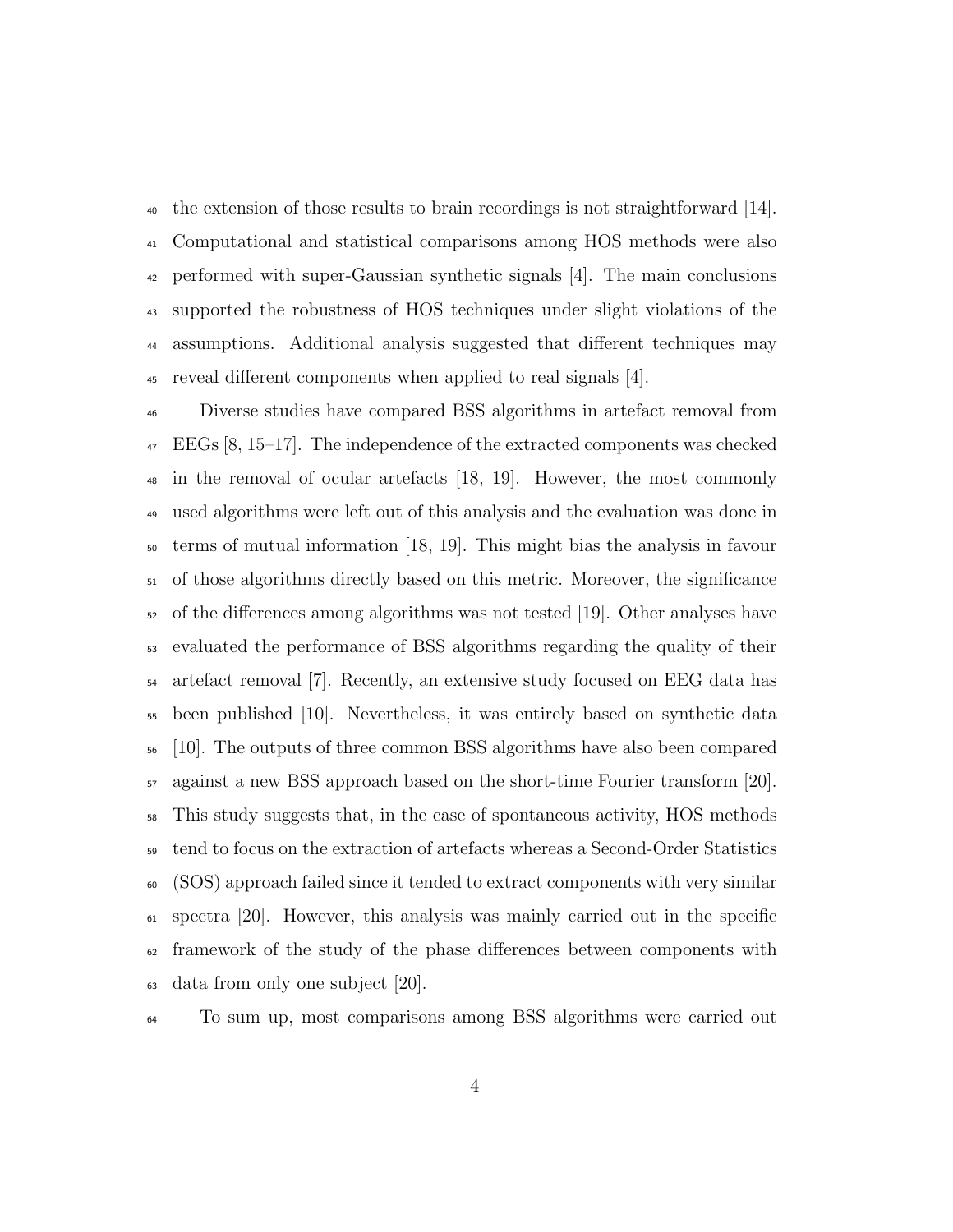with simulated signals only or in a very particular context, such as artefact removal  $[6, 8, 16, 17]$ . This may limit the application of the results to other  $\sigma$  settings. Moreover, a detailed study on the similarity of the decompositions for real brain recordings computed with different algorithms is lacking [2].

 Thus, it is important to study the consistency (i.e., similarity) of the separations estimated from real electromagnetic recordings. This could lead to further understanding of the relationships among BSS techniques and to more informed decisions about which algorithms could offer complemen- tary perspectives in one particular study. By offering information about which BSS methods provide more similar results, the search for appropriate techniques for the problem at hand would be facilitated. To achieve this goal, real MEG background activity will be decomposed using five widely  $\pi$  used BSS algorithms in the analysis of EEGs and MEGs: algorithm for multiple unknown signals extraction (AMUSE), second-order blind identifi- $\gamma_9$  cation (SOBI), joint approximate diagonalisation of eigenmatrices (JADE), <sup>80</sup> Lee-Sejnowski's extended-Infomax algorithm and Hyvärinen-Oja's FastICA algorithm. The results obtained from the real MEG activity will be com- plemented by measuring the quality of the BSS in a dataset of synthetic signals.

#### 84 2. Subjects and MEG Recording

 Twenty-six healthy elderly subjects without past or present mental disor- ders participated in this study (9 men and 17 women). Their mean age was 87 71.77  $\pm$  6.38 years (mean  $\pm$  standard deviation, SD). These subjects are part of a larger database acquired to study the effects of Alzheimer's disease in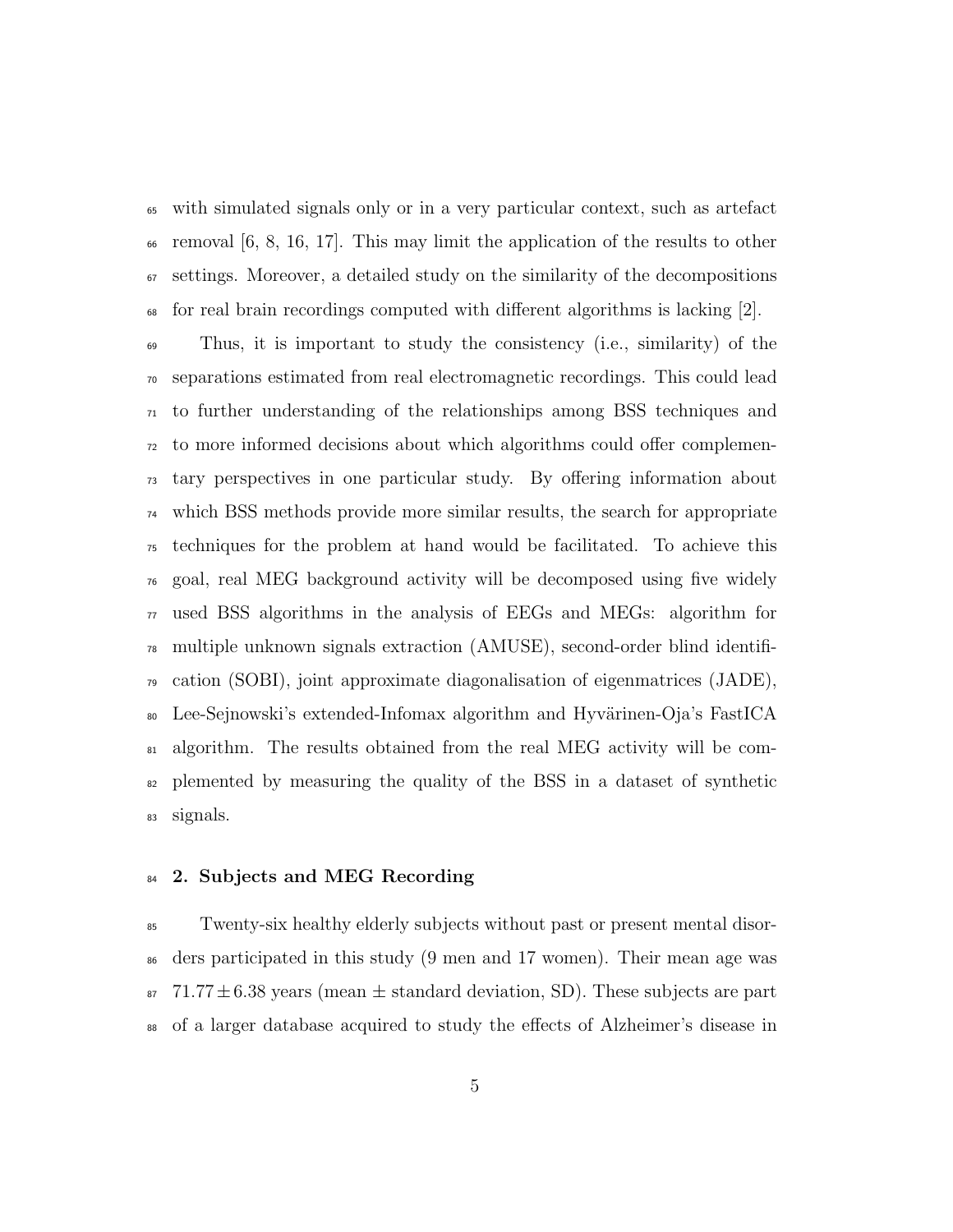$\bullet$  the MEG (see, for instance, [12, 13]). We limited the analyses to the control subjects to avoid any bias in the results due to that dementia. All subjects gave their informed consent to participate in the current research, which was approved by the local ethics committee.

 The MEG recording process was carried out in a magnetically shielded room with a 148-channel whole-head magnetometer (MAGNES 2500 WH, <sup>95</sup> 4D Neuroimaging) located in the MEG Centre Dr. Pérez-Modrego at the Complutense University of Madrid (Spain). During this procedure, the sub- jects lay on a patient bed with eyes closed in a relaxed state. They were asked to stay awake and not to move eyes and head. For each subject, five minutes of MEG recording were acquired at a sampling rate of 678.19 Hz. 100 Then, the data were decimated to a sampling frequency of  $f_s = 169.55$  Hz. Afterwards, the recordings were processed with a band-pass FIR filter with cut-off frequencies at 0.5 Hz and 60 Hz. Finally, the MEGs were divided into epochs of 10 s, 20 s, 40 s, 60 s and 90 s (1695, 3390, 6780, 10170 and 15255 samples, respectively).

#### 3. Blind Source Separation (BSS)

#### 3.1. Linear Mixing Model for BSS

 BSS techniques attempt to represent a set of m measured time-varying <sup>108</sup> signals,  $\mathbf{x}(t) = [x_1(t), x_2(t), \dots, x_m(t)]^T$ , where <sup>T</sup> denotes transposition, 109 as a linear mixture of l latent underlying components (or sources),  $s(t) =$ <sup>110</sup>  $[s_1 (t), s_2 (t), \ldots, s_l (t)]^T$ , given by a full-rank  $m \times l$  mixing matrix, **A** [3–5]. <sup>111</sup> A vector  $\mathbf{n}(t) = [n_1(t), n_2(t), \dots, n_m(t)]^T$  can also be included in the model to account for measurement noise [3, 9, 21, 22]. Hence, the BSS model can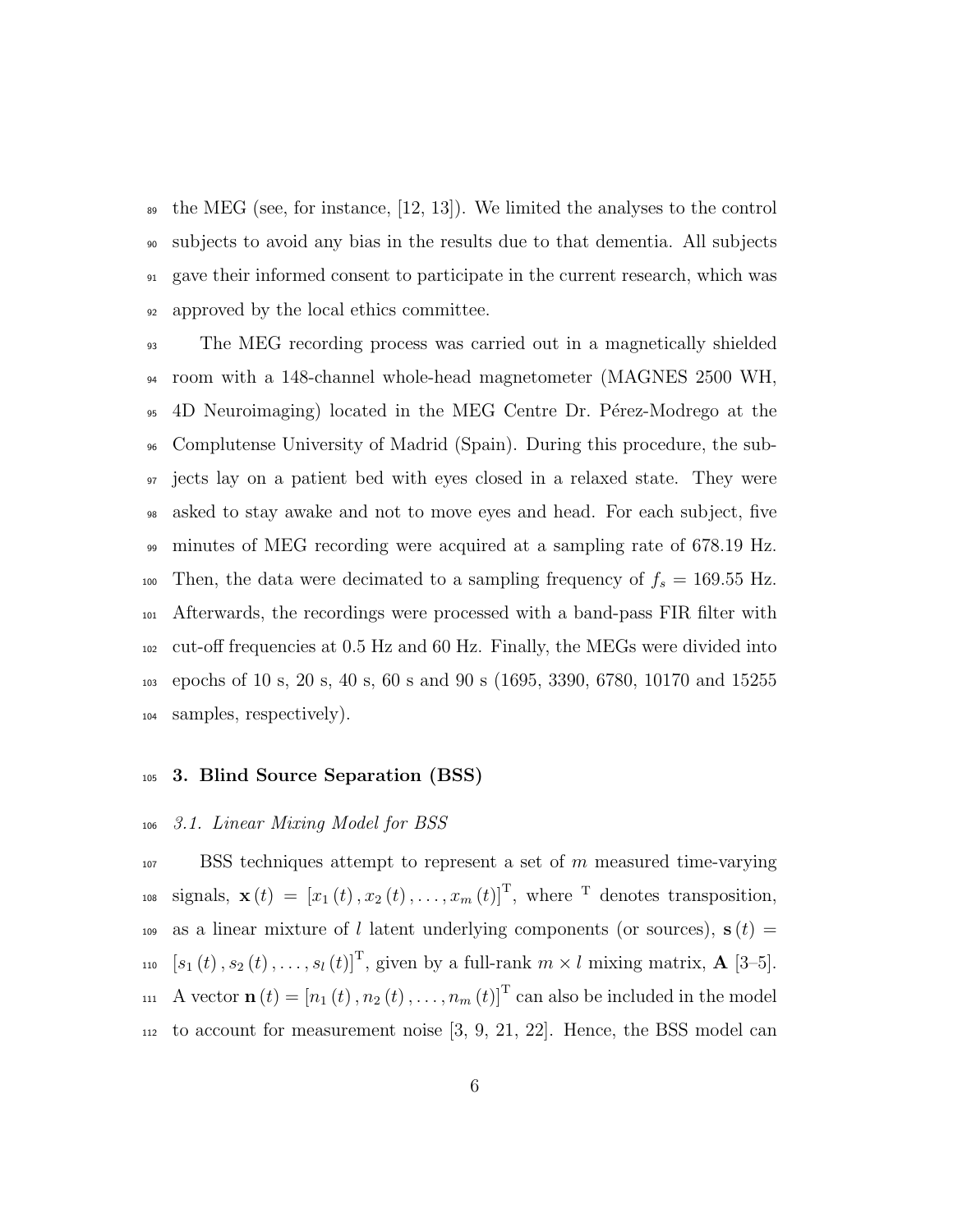<sup>113</sup> be represented as:

$$
\mathbf{x}(t) = \mathbf{A}\mathbf{s}(t) + \mathbf{n}(t).
$$
 (1)

<sup>114</sup> In EEG and MEG analysis,  $\mathbf{x}(t)$  denotes the recordings, whereas  $\mathbf{s}(t)$  repre-<sup>115</sup> sents either neural activity or interference signals of diverse origins [3].

116 Since only the observations  $x(t)$  are available, several assumptions are 117 needed to estimate **A** and  $s(t)$  [3, 4]. In addition to linearity, it is hypothe-<sup>118</sup> sized that  $m \geq l$  and that the mixture is stationary. Moreover, the compo-<sup>119</sup> nents are assumed to be mutually independent or, alternatively, decorrelated  $120$  at any time delay  $[3, 5]$ . All these hypotheses have been validated for brain <sup>121</sup> signals [2–5].

#### <sup>122</sup> 3.2. BSS Algorithms

<sup>123</sup> Five BSS algorithms commonly used in the analysis of EEGs and MEGs <sup>124</sup> were compared: AMUSE, SOBI, JADE, extended-Infomax and FastICA [2–  $125 \quad 4, 6-8, 12, 13$ .

<sup>126</sup> AMUSE [23] and SOBI [24] are time-structure based methods, also known <sup>127</sup> as SOS-BSS. They assume that the sources have no spatial-temporal correla-<sup>128</sup> tions [3]. Thus, these techniques try to diagonalize a set of cross-covariance 129 matrices computed from  $\mathbf{x}(t)$ . AMUSE only considers two time delays – 130 usually  $\tau = 0$  and  $\tau = 1$  sample, which corresponds to  $\tau = 0.0059$  s at  $f_s = 169.55$  Hz [23]. As a result, it orders the components by decreasing <sup>132</sup> linear predictability, a criterion closely related to the signal spectral content <sup>133</sup> [12, 13]. On the other hand, SOBI uses iterative procedures to simultane-<sup>134</sup> ously diagonalise multiple temporal lags [24]. Similarly to [15], SOBI was 135 applied with 50 consecutive time lags from  $\tau = 1$  sample to  $\tau = 50$  samples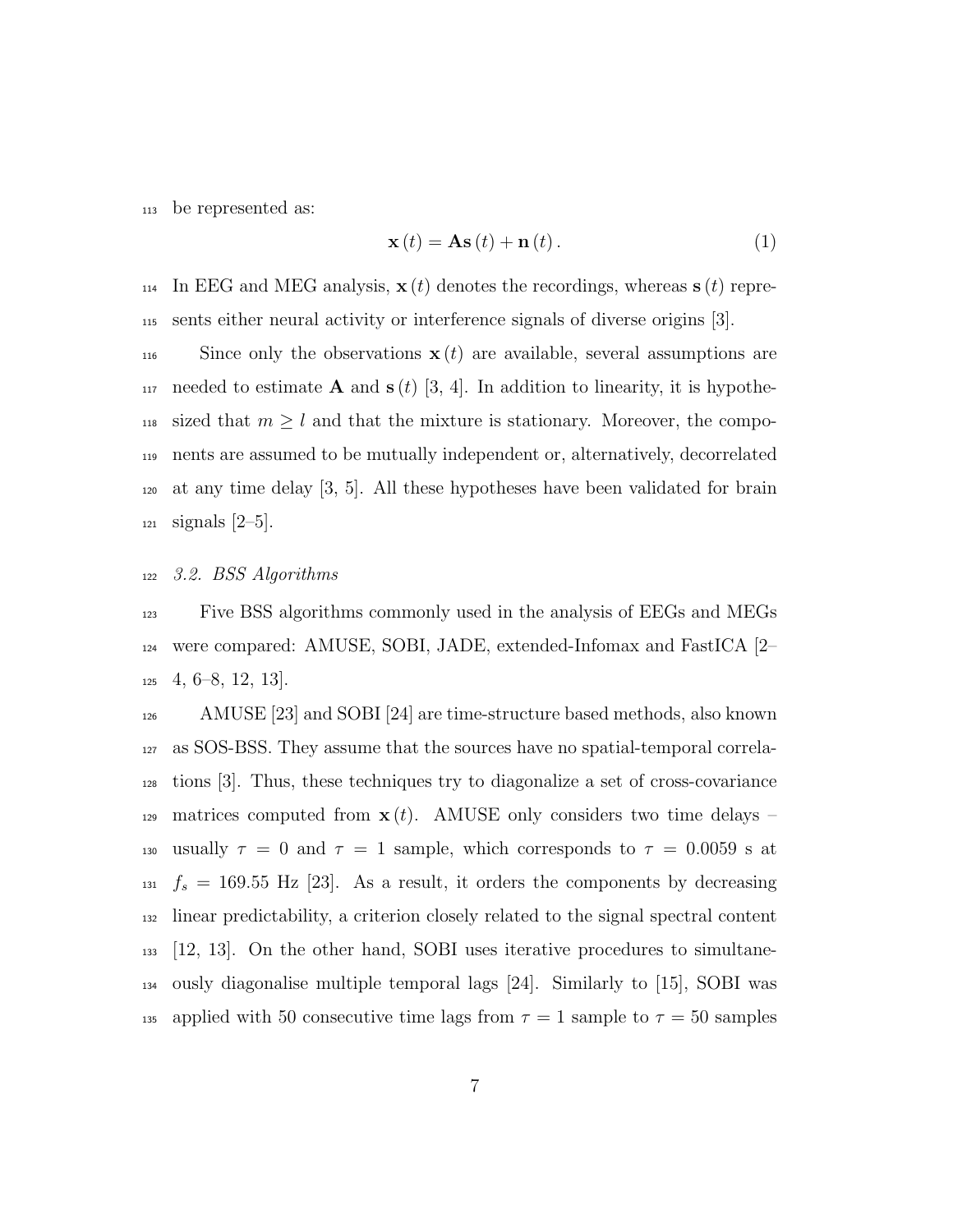136 ( $\tau = 0.2949$  s at  $f_s$ ). This choice was supported by the fact that this set of delays covered a wide time interval without extending beyond the support of the average autocorrelation function of the MEG recordings.

 On the other hand, JADE [25], extended-Infomax [26] and FastICA [4] rely on HOS, that is, statistical parameters like negentropy or kurtosis. They <sup>141</sup> look for non-Gaussian sources assuming that  $\mathbf{x}(t)$  are observations of random  $_{142}$  variables where the temporal order is irrelevant [3, 4]. In this study, FastICA  $_{143}$  was applied with the non-linearity tanh (·) and the deflationary approach [4]. This function was selected for being a good general-purpose function [4]. The extended version of Infomax was used in order to estimate both sub- and super-Gaussian sources [26]. This version of the algorithm has been widely  $_{147}$  applied to EEG and MEG [8, 15, 16]. The number of each type of components <sup>148</sup> was automatically determined [26]. JADE has no input parameters [4, 6, 25]. All these BSS algorithms are contained in the EEGLAB [27], FastICA [28] and ICALAB toolboxes [29].

#### 3.3. Preprocessing and Model Order Selection

 The implementation of most BSS algorithms assumes a noiseless mixture <sup>153</sup> where  $m = l$  [3, 4]. However, EEG and MEG are affected by measurement noise whose power may not be negligible [9, 21, 22, 30, 31]. Furthermore, the number of channels in current EEG and MEG systems can be much larger <sup>156</sup> than that of meaningful BSS components (i.e.,  $m > l$ ) [21, 30]. Hence, a suitable preprocessing is important to reduce the importance of the measure- ment noise and the dimensionality of the input signals of the BSS algorithms [3, 9, 21].

The preprocessing applied before a BSS algorithm is usually based on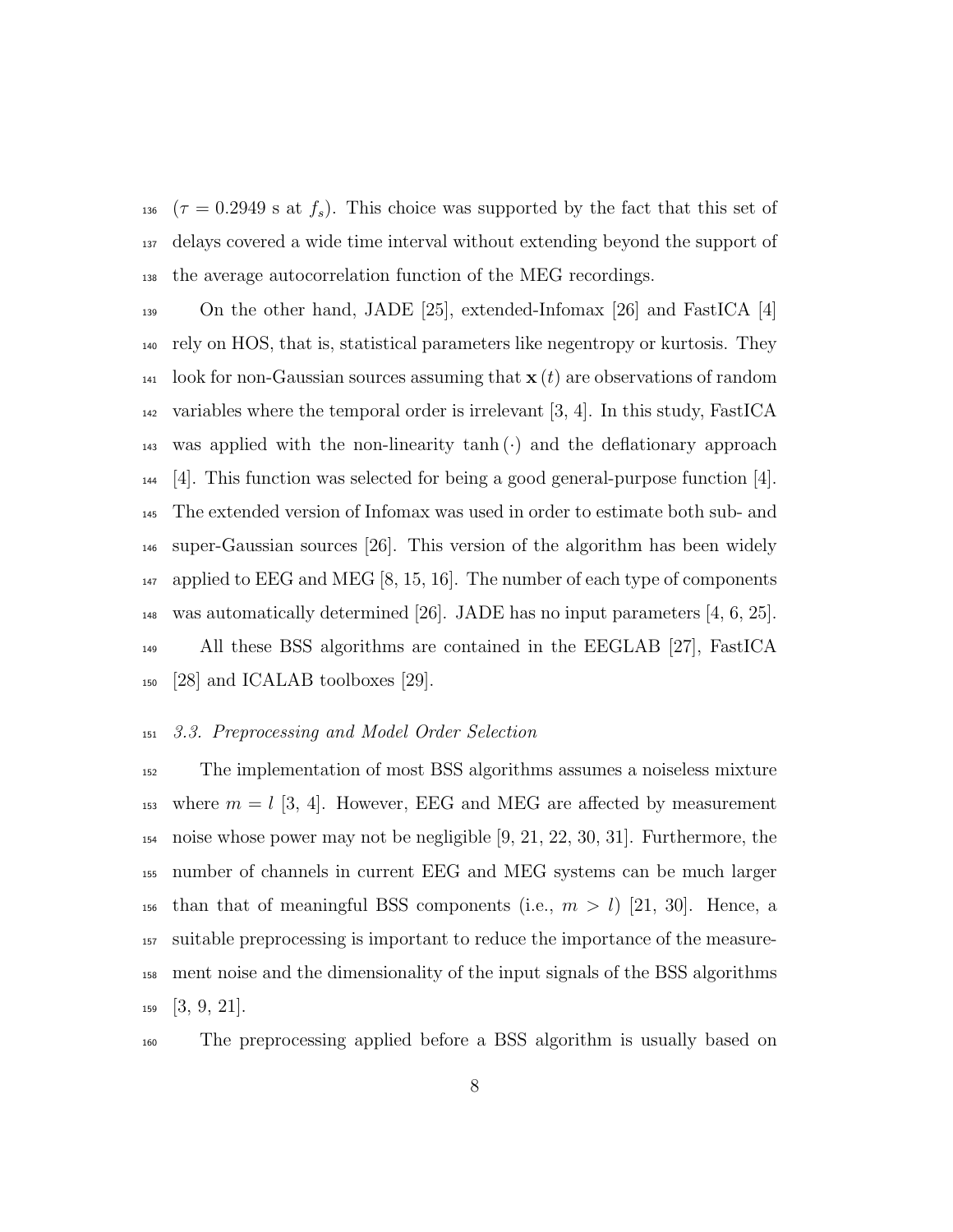Principal Component Analysis (PCA) [3]. Nevertheless, this approach has some drawbacks as it implies a certain degree of arbitrariness in the estima- tion of l. Moreover, it is not clear that the external noise is weak enough at all sensors [3, 9, 21]. In contrast to PCA, we apply a preprocessing based on factor analysis (FA) that can deal with different noise power at each sensor. 166 Moreover, the model order  $(l)$  has been estimated with a statistical criterion: the Minimum Description Length (MDL) [30]. The preprocessing variables are computed for the range of possible l values and, for each of them, the  $_{169}$  value of the statistical criterion MDL is computed. Then, the optimum l is selected as the one providing the minimum MDL. A detailed description of FA and the MDL can be found in [30] or [9]. This preprocessing was evalu- ated in [9] using synthetic data. The results suggested that it provided more accurate estimations of l than other commonly used PCA-based approaches. Furthermore, other studies have found that FA is more parsimonious when estimating the value of l in real EEGs and MEGs than classical PCA schemes [21, 22].

#### 3.4. Comparison of BSS Algorithms

 A completely accurate quantification of the performance provided by a 179 BSS algorithm q can only be achieved if either the original mixing matrix,  $\mathbf{A}$ , 180 or set of sources,  $s(t)$ , is known [11, 32, 33]. This is the case when analysing synthetic signals. For real EEG and MEG recordings, these data are not available. However, the consistency of various BSS algorithms can still be precisely computed [29]. In order to do so, two different BSS algorithms  $_{184}$  (algorithm q and algorithm r) must be applied to the same input data in 185 order to estimate the corresponding mixing matrices:  $A^q$  and  $A^r$  [29]. Then,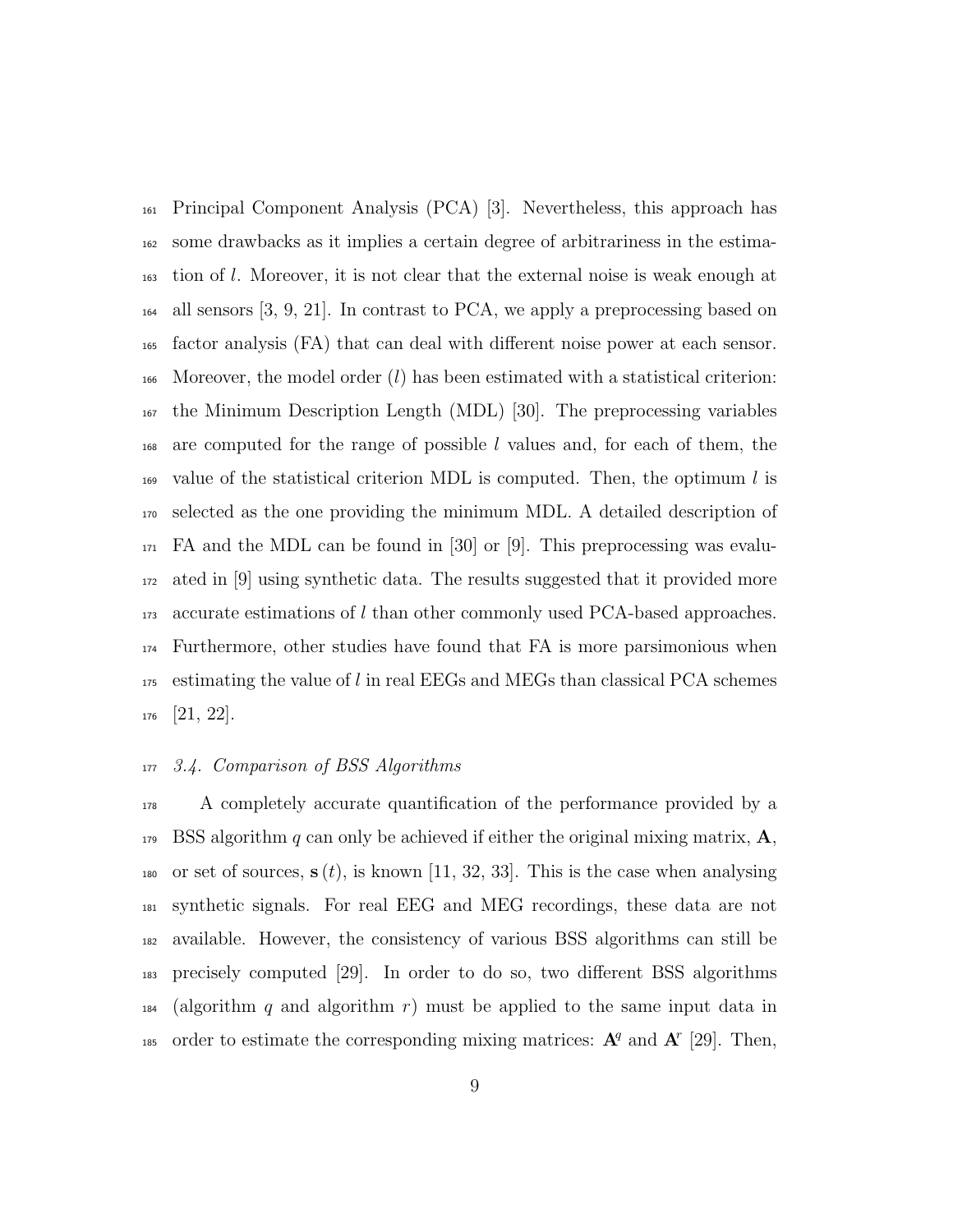<sup>186</sup> the columns of these matrices are normalized to unit length vectors and a <sup>187</sup> matrix  $\mathbf{P}^{qr}$ , whose size is  $l \times l$ , is computed as:

$$
\mathbf{P}^{qr} = \left(\mathbf{A}^q\right)^{-1} \mathbf{A}^r. \tag{2}
$$

If the two algorithms q and r provide exactly the same separation,  $\mathbf{P}^{qr}$ 188 189 will be a generalized permutation matrix [4]. Similarly, the closer  $\mathbf{P}^{qr}$  is to <sup>190</sup> a permutation matrix, the more consistent the separations of the algorithms 191 q and r are [29].

 $I<sub>192</sub>$  In order to measure the degree to which  $\mathbf{P}^{qr}$  is close to a permutation 193 matrix, we define the metric F as  $F = (F_1 + F_2)/2$ , with  $F_1$  and  $F_2$  computed 194 as in [11]:

$$
F_1 = \frac{1}{l} \sum_{i=1}^{l} \left[ \frac{1}{l-1} \left( \sum_{j=1}^{l} \frac{|p_{ij}|}{\max_k |p_{ik}|} - 1 \right) \right],
$$
 (3)

<sup>195</sup> and

$$
F_2 = \frac{1}{l} \sum_{j=1}^{l} \left[ \frac{1}{l-1} \left( \sum_{i=1}^{l} \frac{|p_{ij}|}{\max_k |p_{kj}|} - 1 \right) \right],
$$
 (4)

196 where  $p_{ij}$  denotes an element of  $\mathbf{P}^{qr}$  and l is the number of components.

 $197$   $F_1$  measures the average coupling of other sources into one particular 198 component, whereas  $F_2$  accounts for the fact that two or more estimated <sup>199</sup> components represent exactly the same original source [11]. It is worth not- $_{200}$  ing that  $F_1$  and  $F_2$  are normalized so that their values do not depend on <sup>201</sup> the dimensions of  $\mathbf{P}^{qr}$ . Since  $F_1$  and  $F_2$  are bounded between 0 (for a per- $_{202}$  fect generalized permutation matrix) and 1, F also ranges between 0 and 1.  $203$  Hence, the lower the value of F for a pair of algorithms, the more consistent <sup>204</sup> they are (i.e., the outcomes of both algorithms are more similar).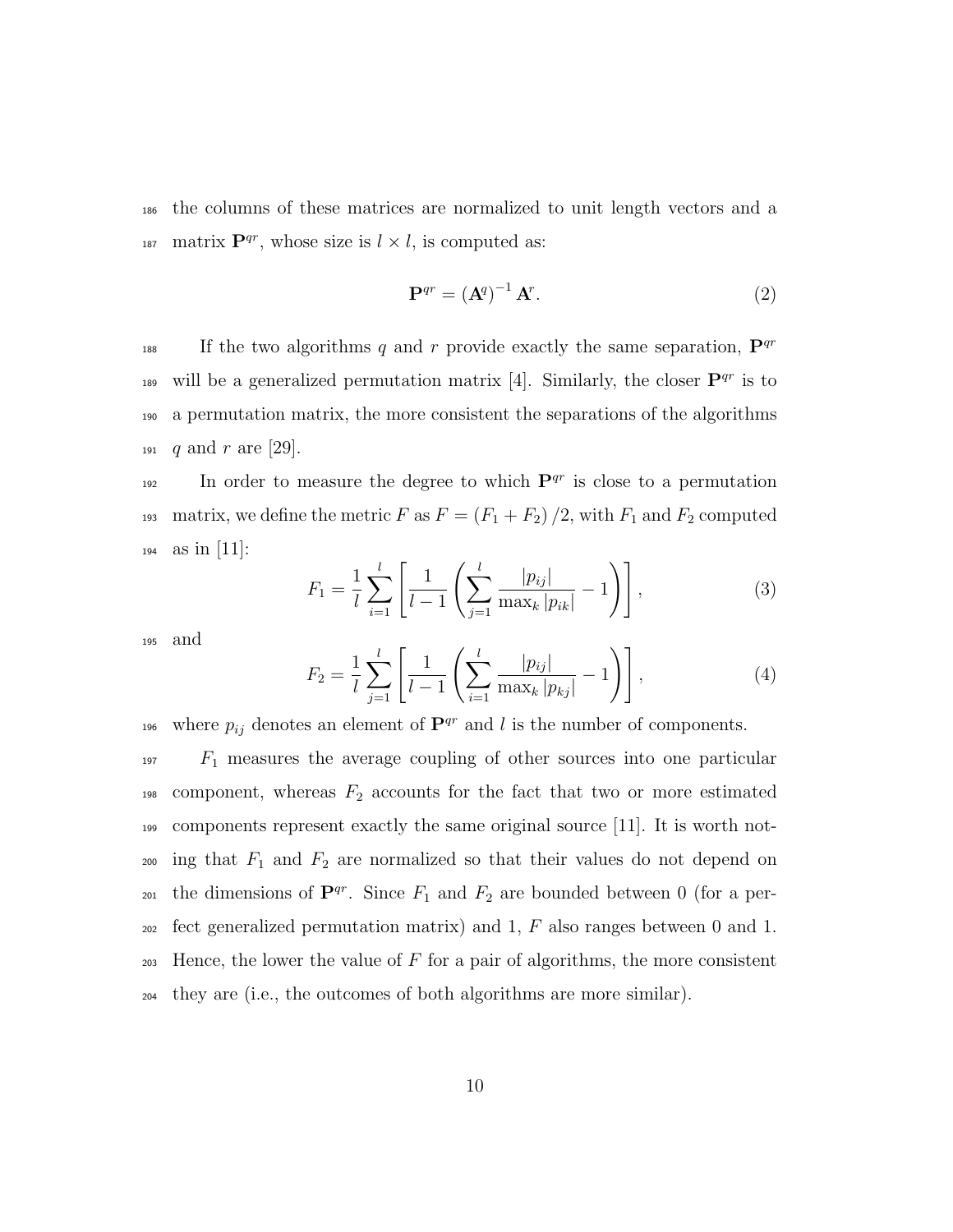#### 3.5. Synthetic signals

 For the sake of completeness, synthetic signals are generated to evalu- ate the quality of the separations computed with AMUSE, SOBI, JADE, extended-Infomax and FastICA. However, it should be borne in mind that the reliability of any results computed from simulated data is limited.

 The synthetic signals used in this study were developed in [9]. They are composed by 11 inner components. These signals have the same sample frequency and were processed with the same filter as the real MEG recordings. Fig. 1 depicts one example of each synthetic source including their time plot, power spectral density and histogram. Additional details can be found in [9]:

### 1. S1 corresponds to a real electrocardiogram representing the cardiac artefact.

2. S2 is an inner white Gaussian noise source.

3. S3 is a real electrooculogram illustrating ocular activity.

- $_{219}$  4. S4 is a sine wave at 50 Hz.
- 5. S5 is a real MEG channel selected to have minimal artefactual activity.
- $_{221}$  6. S6 is a  $1/f$  noise source.
- 7. S7 is a white exponential noise source.
- <sup>223</sup> 8. S8 to S11 represented rhythmic activity with main frequencies are 7 Hz, 14 Hz, 21 Hz and 28 Hz.
- The synthetic signals allow to evaluate how close the mixing matrix com-226 puted with the BSS is to the actual one. In order to do so, the metric  $F$  is calculated from a matrix  $\mathbf{P}^{qr}$  where  $\mathbf{A}^q$  refers to the known synthetic mixing  $_{228}$  matrix and  $A<sup>r</sup>$  is estimated with a BSS technique.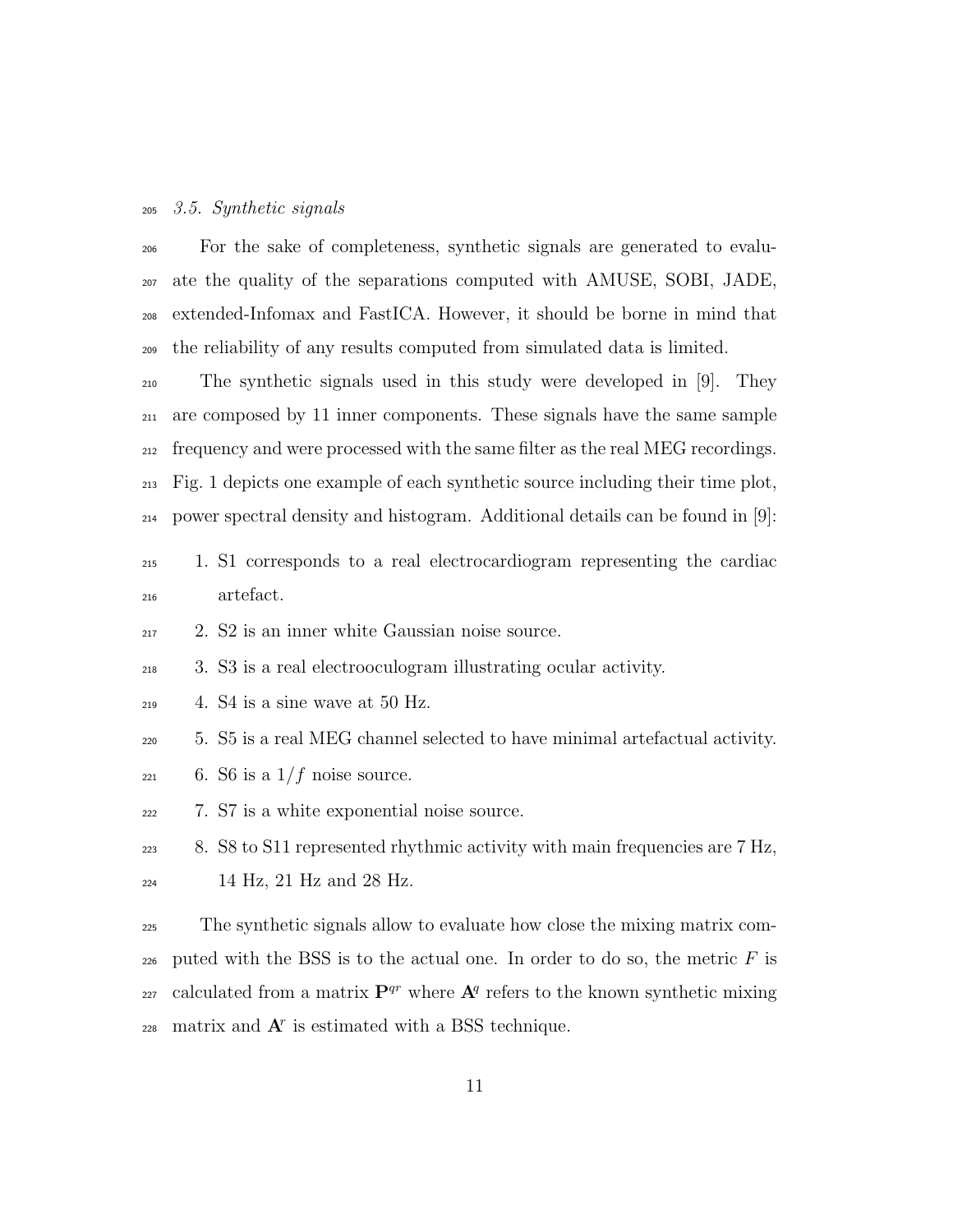

Figure 1: Example of synthetic sources. The time plot (a), power spectral density (b) and histogram (c) are shown.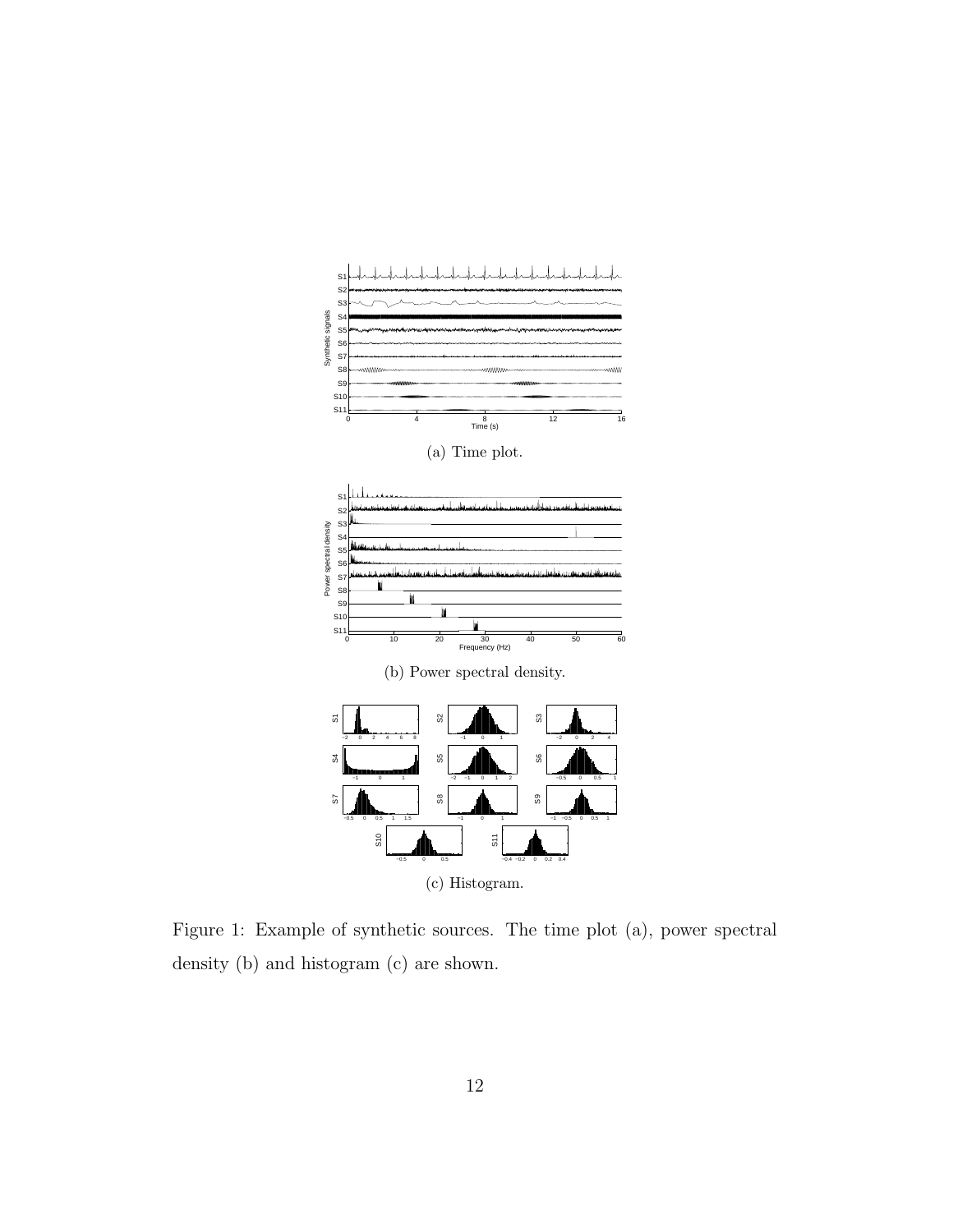To avoid any influence of the preprocessing, the number of mixtures is set 230 to the number of components  $(m = l = 11)$ . The synthetic mixing matrix is created with a Gaussian process with zero mean and SD equal to one [9].  $_{232}$  In order to study the influence of the synthetic data length, epochs of 2 s, 4 s, 8 s, 16 s, 32 s and 64 s are considered. For each length, 100 different instances of the synthetic signals are created with random delays or phases.

#### 3.6. Statistical Analysis

 Boxplots are used to visually summarise distributions of data. This dia- gram is composed of a box with three horizontal lines at the lower quartile, median and upper quartile values. The confidence interval of the median is indicated with a couple of notches. The boxplot also has two whiskers to show the extent of the rest of the data, which is estimated as 1.5 times the interquartile range. Values beyond the end of the whiskers are considered 242 outliers and are marked with a  $+$ .

 For the real MEG signals, a one-way ANalysis Of VAriance (ANOVA) is used to test whether the means of several groups are all equal. This procedure offers the possibility of partitioning the observed covariance in the data into components due to diverse explanatory variables (e.g., 'Pair of algorithms'). Additionally, a quantitative predictor (i.e., covariate) can be removed from the samples by a regression in order to account for some variability and increase statistical power. In this case, the number of components  $(l)$  can be taken as a covariate. The Scheff´e's correction will be applied in the post-hoc multiple comparison procedure. In the case of the synthetic data, it is not 252 necessary to consider l as a covariate in the ANOVA since it has a constant value.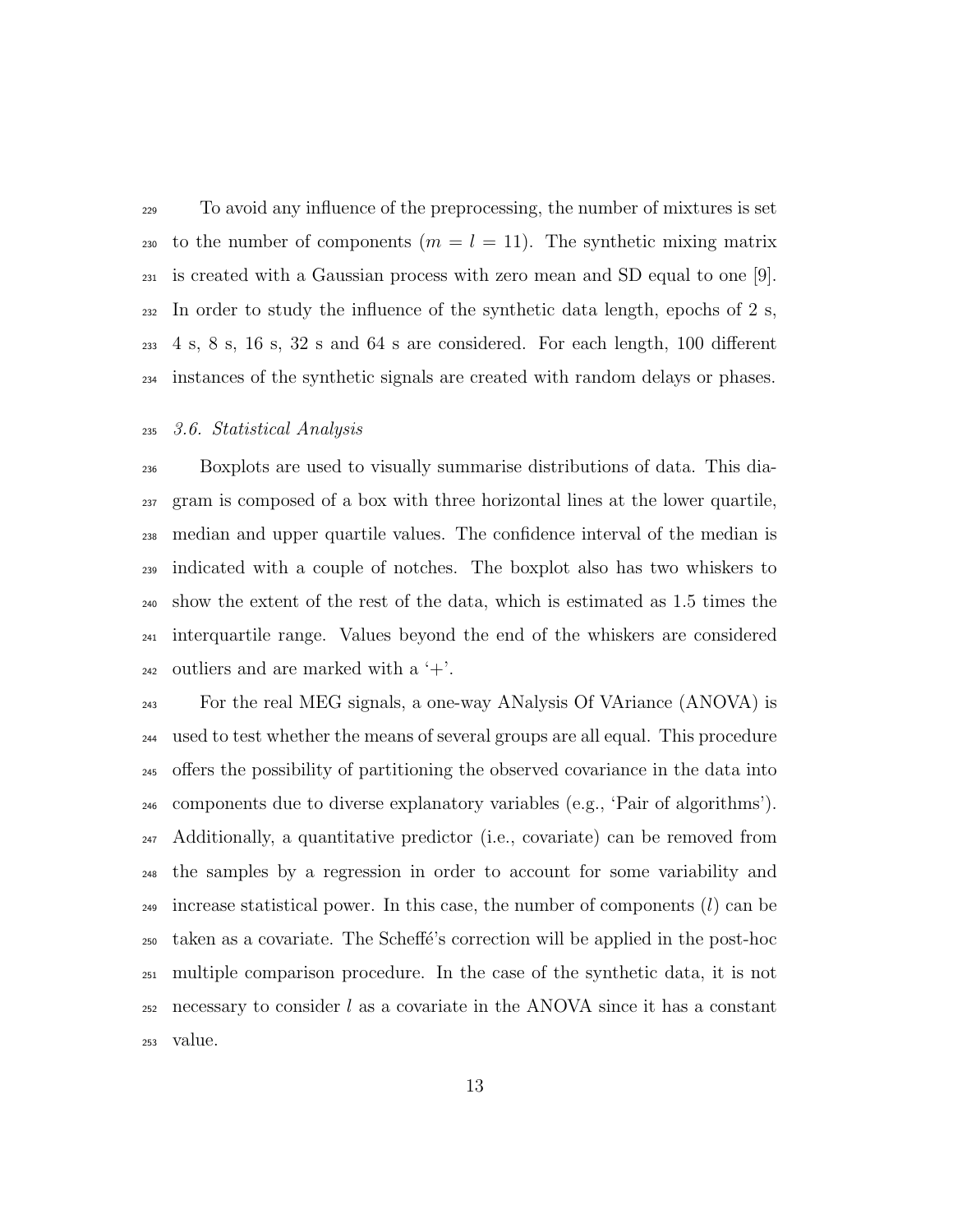

Figure 2: Boxplots showing the number of components  $(l)$  estimated for the real MEG epoch lengths.

#### 4. Results

 Our main objective was to study the consistency of real MEG data decom- positions estimated with five common BSS algorithms for five epoch lengths: 10 s, 20 s, 40 s, 60 s and 90 s. Firstly, the value of l was estimated for each case with the MDL [9, 30]. Fig. 2 shows the boxplots representing the 259 distributions of l for every epoch length. As it can be expected, l tended to increase with the epoch length of the MEG signal.

<sup>261</sup> Secondly, the MEG recordings were preprocessed with the optimal l value estimated for each epoch. These preprocessed signals were decomposed with the five BSS methods. Then, the matrices  $\mathbf{P}^{qr}$  were computed for each epoch  $_{264}$  and pair of algorithms and characterized with the metric  $F$ . In order to <sup>265</sup> reduce the amount of data to be analysed, we studied only one matrix,  $\mathbf{P}^{qr}$ , 266 instead of both  $\mathbf{P}^{qr}$  and  $\mathbf{P}^{rq}$ . This decision was supported by the fact that <sub>267</sub> the average absolute differences for the F metric between  $\mathbf{P}^{qr}$  and  $\mathbf{P}^{rq}$  were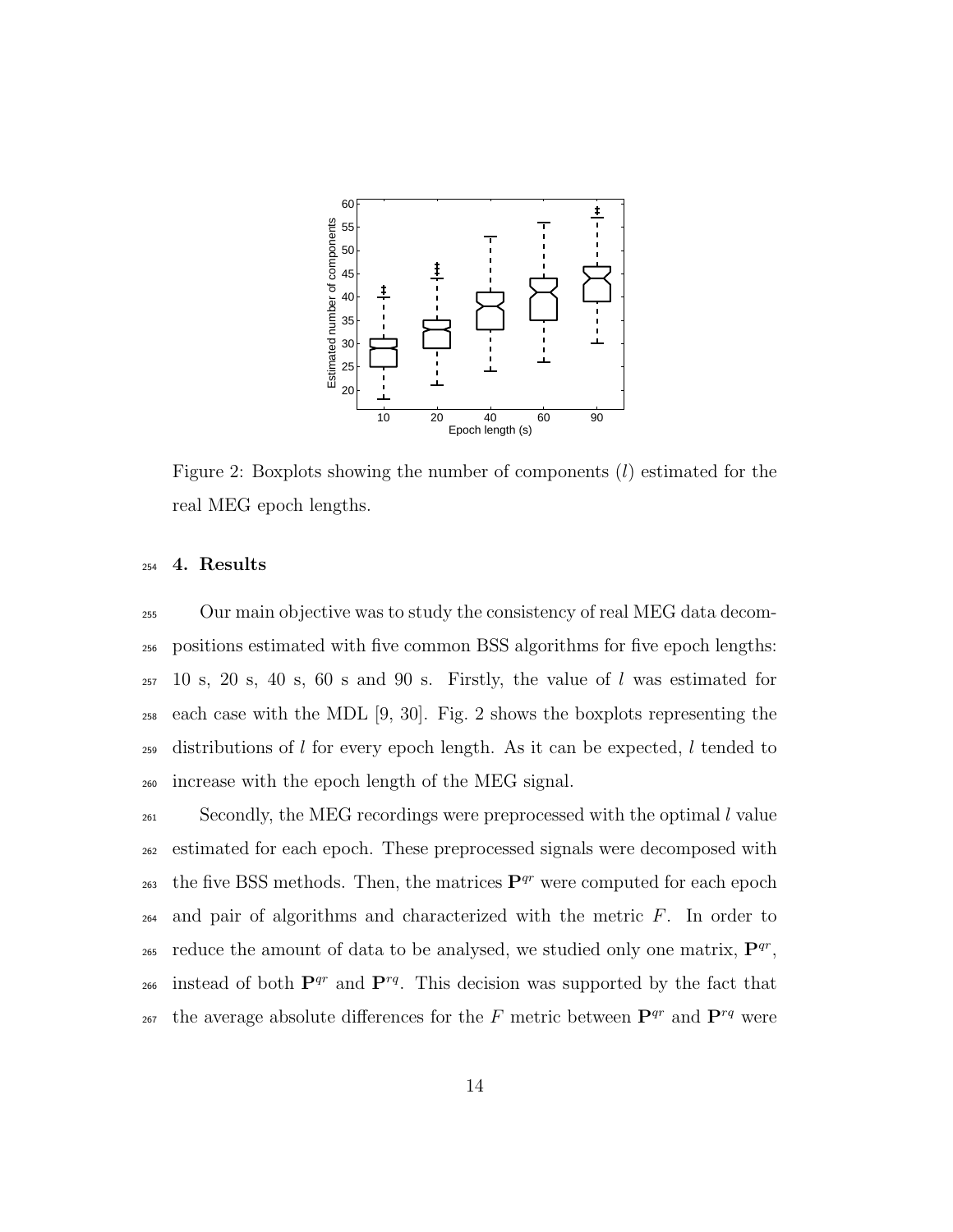always lower than 1.2%.

 $\epsilon_{269}$  For each length, the F values obtained for every pair of algorithms were averaged. These results are depicted in Fig. 3, where all subplots are repre- $_{271}$  sented with the colour scale used to represent the data [34]. Lower F values are related to more consistent (more similar) pairs of algorithms. For all epoch lengths, Fig. 3 suggests that the most consistent pair of algorithms was 'AMUSE–SOBI' (SOS-based methods), followed by the pair 'JADE– FastICA', which involve HOS. Moreover, Fig. 3 shows that the general level of consistency improved as the length of the real MEG epochs increased. This suggests that the separations provided by different algorithms tended to converge as larger signals were decomposed.

<sub>279</sub> For each epoch length, a one-way ANOVA with the Scheffe's multiple comparison procedure, 'Pair of algorithms' as the grouping factor and 'Num- ber of estimated components' (l) as a covariate was used to statistically 282 evaluate the differences in the  $F$  values.

 $\mathbb{P}^3$  For epochs of 10 s, there were significant differences in the F values as a consequence of the factor 'Pair of Algorithms', the covariate 'Number of 285 estimated components' and their interaction ( $p \ll 0.0001$  in all cases). The 286 slopes of the regression of F against l were significantly different from 0 287  $(p < 0.05)$  for the pairs of algorithms 'AMUSE–SOBI', 'AMUSE–extended- Infomax' and 'SOBI–extended-Infomax'. In the first case, F slightly in- creased with n (a larger number of components made the decompositions more different). For the other two pairs, more components produced lower  $_{291}$  F. Finally, the post-hoc multiple comparison procedure confirmed that the level of consistency of the 'AMUSE–SOBI' pair was significantly lower from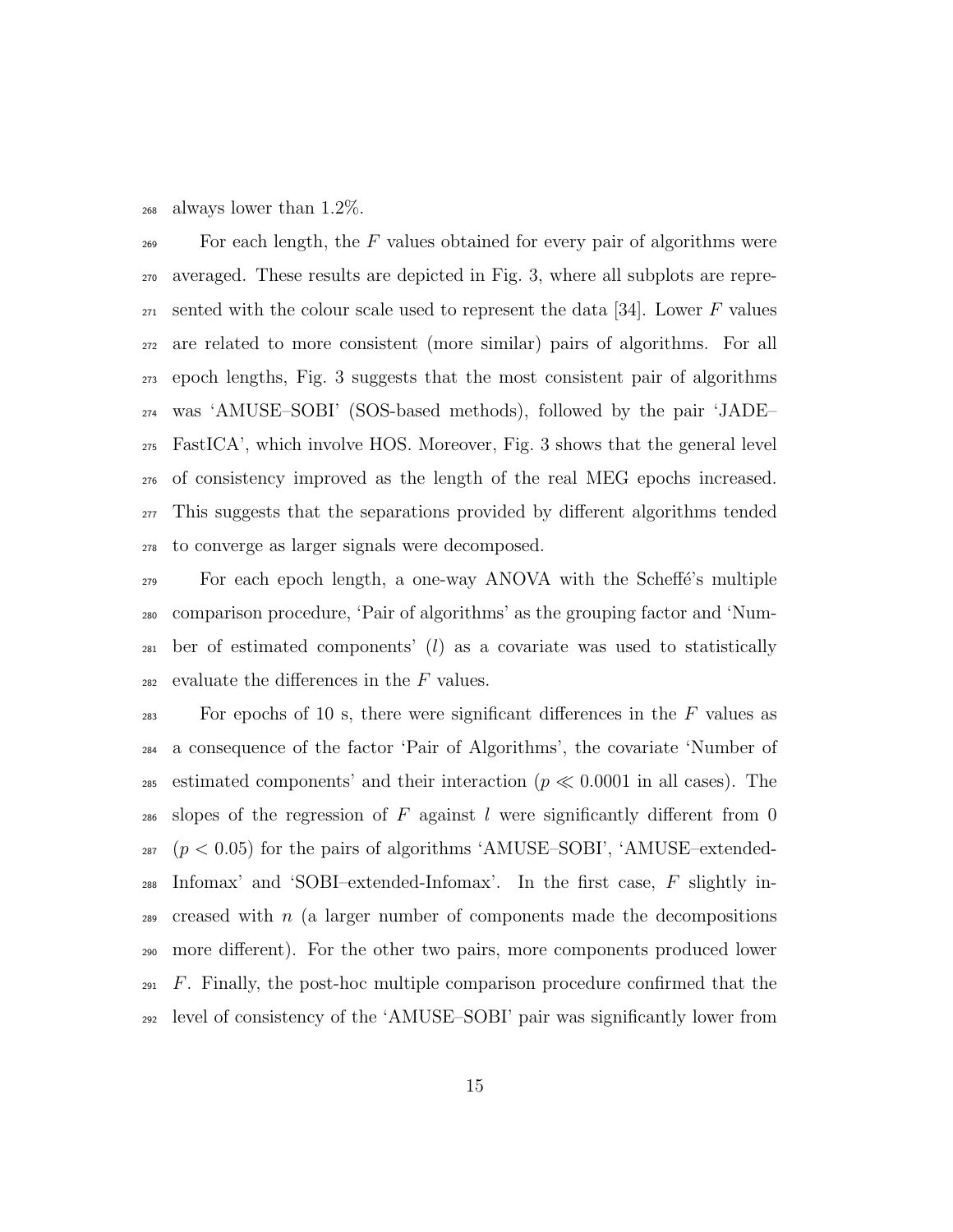

Figure 3: Average  $F$  values for each pair of BSS algorithms (A: AMUSE, S: SOBI, J: JADE, eI: extended-Infomax, F: FastICA) and length of the real MEG epochs: (a) 10 s, (b) 20 s, (c) 40 s, (d) 60 s and (e) 90 s. For the sake of clarification, the zero-level of the  $F$  metric for redundant pairs has been included in the diagonal of each subplot. The colour scale [34] used to represent the  $F$  values appears in (f).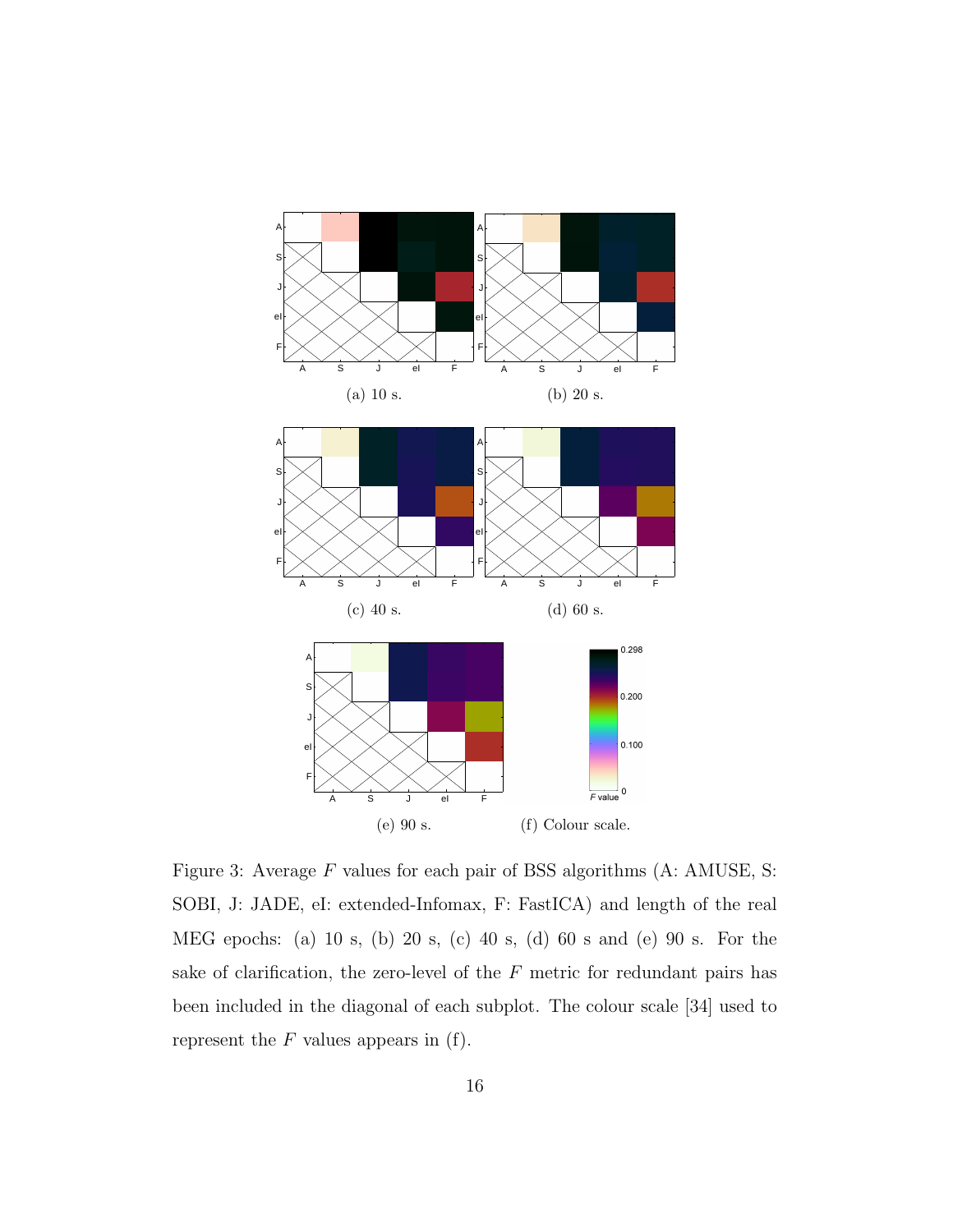

Figure 4: Boxplots showing the  $F$  values for the pairs of algorithms 'AMUSE-SOBI' (A-S) and 'JADE–FastICA' (J-F) and jointly for the other 8 pairs of algorithms (Others) for real MEG epochs of 10 s.

293 that of 'JADE–FastICA', and that the  $F$  values for these two pairs also dif-<sup>294</sup> fered significantly from the other eight pairs. Of note is that 'AMUSE–JADE' <sup>295</sup> and 'SOBI–JADE' offered the most different separations. To illustrate this <sup>296</sup> statistical differences among pairs of algorithms, Fig. 4 shows the boxplots  $_{297}$  of the F values for pairs 'AMUSE–SOBI', 'JADE–FastICA' and the rest of  $_{298}$  pairs. It can be observed that 'AMUSE–SOBI' has the lowest F values, <sup>299</sup> followed by 'JADE–FastICA'.

 The results obtained for epochs of 20 s were very similar to those previ- ously reported for 10 s, with the same level of significant differences in the 302 grouping factor and covariate. In this case, the regression of  $F$  against l was significantly positive for 'JADE–FastICA' as well as for the cases reported for the 10 s case.

<sup>305</sup> The case of epoch length equal to 40 s presents slight deviations from the  $306$  previous results. The F values varied significantly with 'Pair of Algorithms'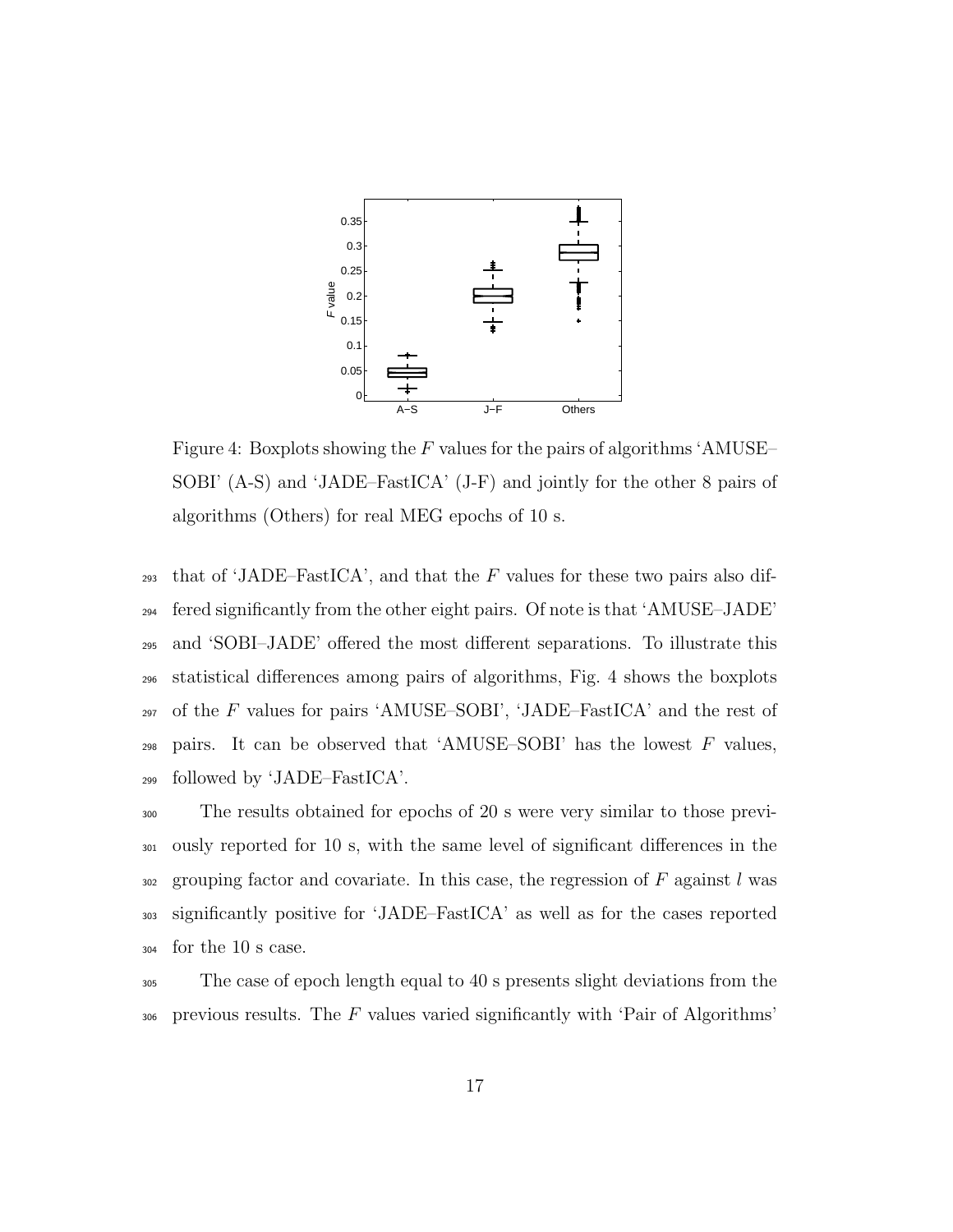307 ( $p \ll 0.0001$ ), 'Number of estimated components' ( $p = 0.0100$ ) and their in-<sup>308</sup> teraction ( $p \ll 0.0001$ ). The slopes of the regression for 'AMUSE–extended- Infomax', 'AMUSE–FastICA', 'SOBI–extended-Infomax' and 'SOBI–FastICA' decreased with l, whereas the pair 'JADE–FastICA' offered less similar sep- arations for larger l. Likewise the previous cases, the post-hoc multiple com- parison procedure indicated that 'AMUSE–SOBI' and 'JADE–FastICA' of- fered the most similar decompositions between algorithms. The analysis also suggested that the outcomes of 'AMUSE–JADE' and 'SOBI–JADE' were the most dissimilar.

 When epochs of 60 s were studied, the F values only presented significant  $_{317}$  differences for 'Pair of Algorithms' and its interaction with  $l$  ( $p \ll 0.0001$  in 318 both cases). The slopes of F against l that are significantly different from zero are identical to those indicated in the analysis made for epochs of 40 s. The multiple comparison procedure suggested that 'AMUSE–SOBI' and 'JADE– FastICA', in that order, were the most consistent pairs of algorithms. There was also a tendency for 'AMUSE–JADE' and 'SOBI–JADE' to compute the least similar decompositions.

 The decompositions of 90 s were also analysed. Only the 'Pair of Algo-325 rithms' and its interaction with l had significant p values ( $p \ll 0.0001$ ). The pairs 'JADE–FastICA' and 'JADE–extended-Infomax' offered more differ-327 ent separations when l increased  $(p < 0.05)$ . 'AMUSE-extended-Infomax', 'AMUSE–FastICA' and 'SOBI–extended-Infomax' had regression slopes sig- nificantly  $(p < 0.05)$  lower than zero. For this epoch length, 'AMUSE-JADE' and 'SOBI–JADE' computed the least consistent separations. On the other hand, four pairs of algorithms had significantly different population marginal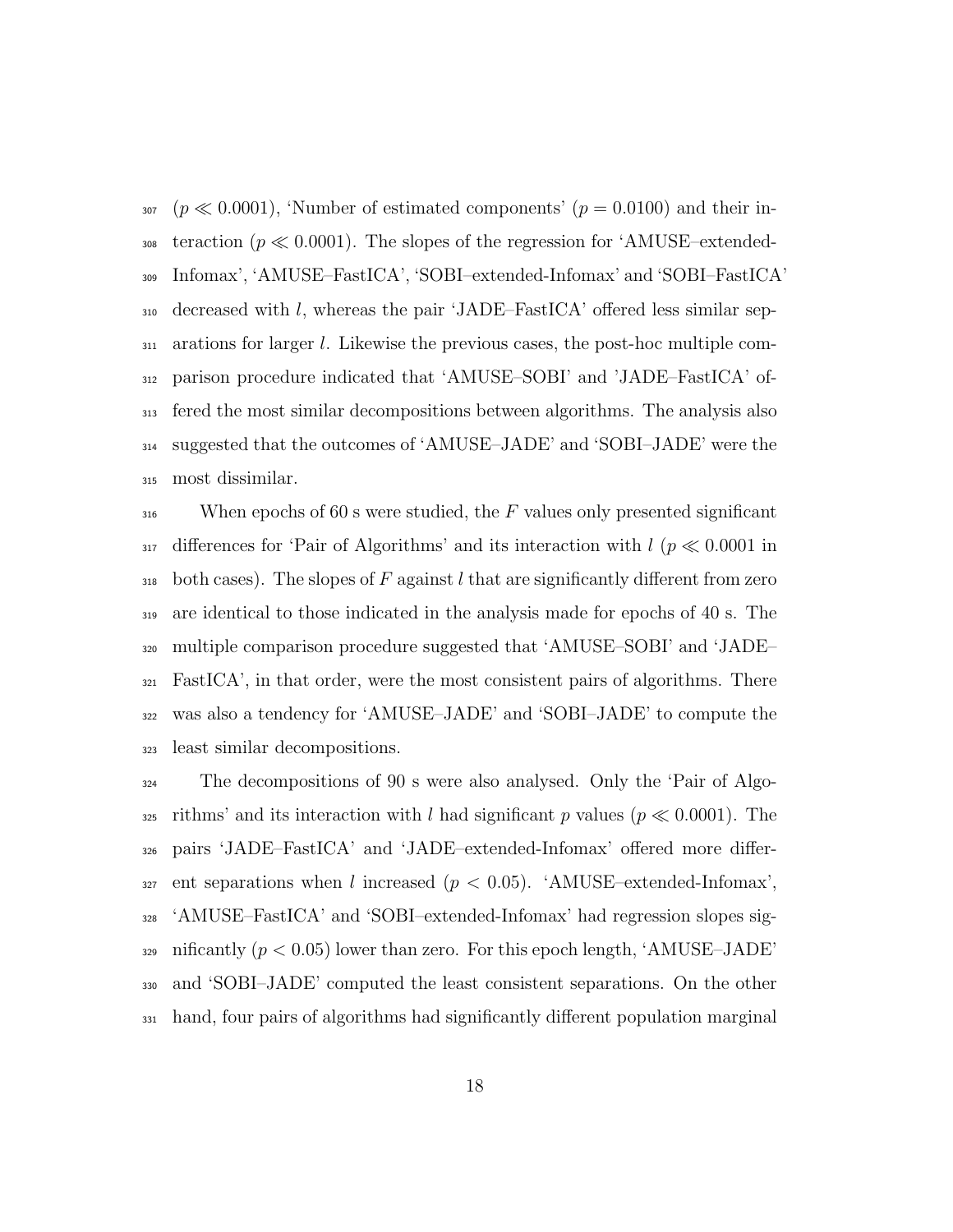

Figure 5: Boxplots showing the  $F$  values for the pairs of algorithms 'AMUSE-SOBI' (A-S), 'JADE–FastICA' (J-F), 'AMUSE–JADE' (A-J) and 'SOBI– JADE' (S-J) and jointly for the other 6 pairs of algorithms (Others) for real MEG epochs of 90 s.

 means for the F values from the rest of pairs: 'AMUSE–SOBI', 'JADE– FastICA', 'extended-Infomax–FastICA' and 'JADE–extended-Infomax' (from more consistent to more dissimilar). The results for the most consistent and dissimilar pairs of algorithms are illustrated with boxplots in Fig. 5.

<sup>336</sup> Finally, synthetic data were used to complement the previous analyses. <sup>337</sup> AMUSE, SOBI, JADE, extended-Infomax and FastICA were used to estimate the mixing matrix. The metric F was computed from a matrix  $\mathbf{P}^{qr}$ 338 339 where q represented the known synthetic mixing matrix and  $r$  referred to 340 one of the BSS methods. Hence,  $F$  indicated the quality of the decomposi- $341$  tion, with lower F values accounting for more accurate estimations. For each  $342$  synthetic epoch length, the F values of the 100 instances of the simulated <sup>343</sup> data were averaged. These results are illustrated in Fig. 6. Similarly to the <sup>344</sup> real recordings, Fig. 6 indicates that the accuracy of the separation increased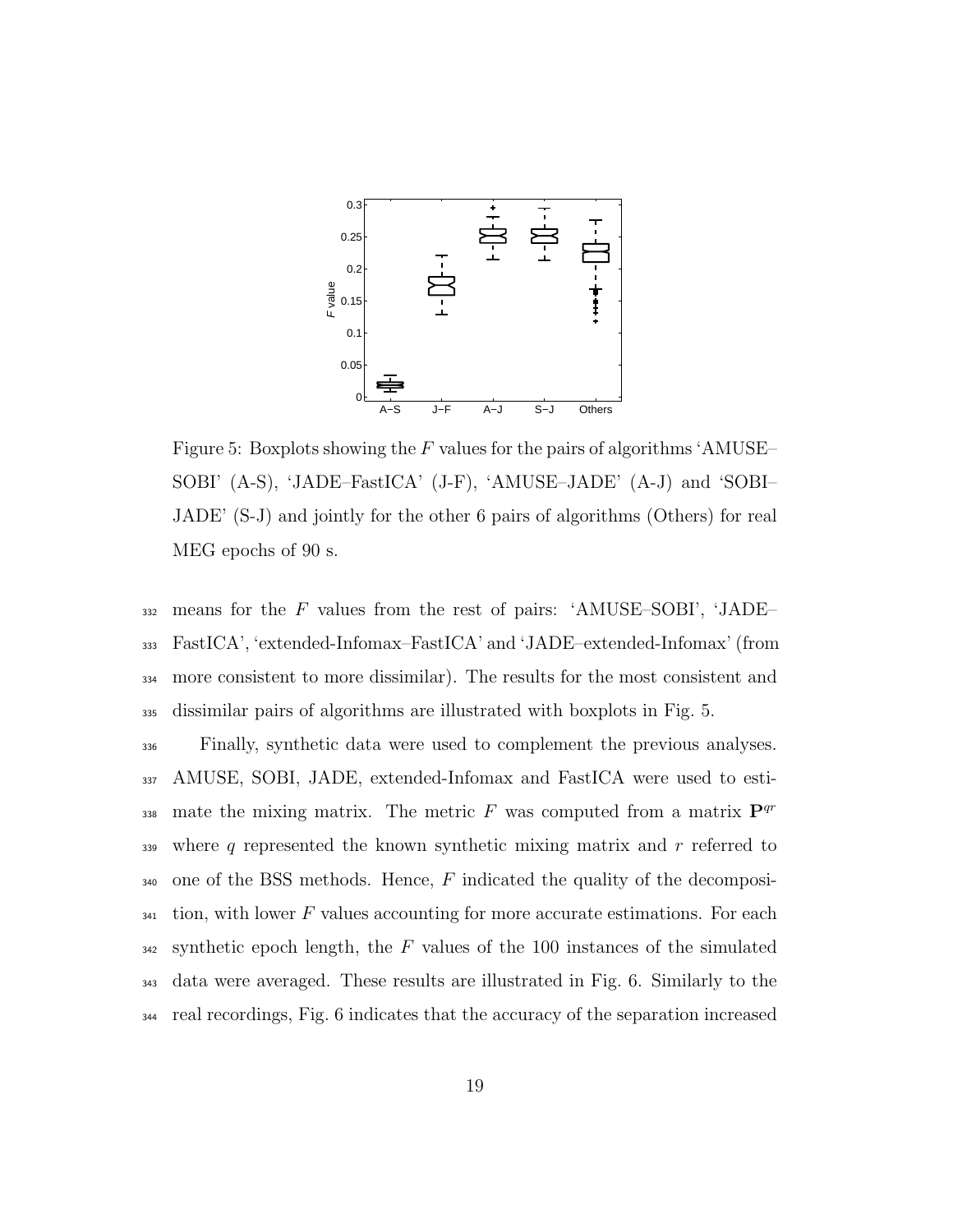

Figure 6: Average  $F$  values for the decompositions of the synthetic data computed with AMUSE (A), SOBI (S), JADE (J), extended-Infomax (eI) and FastICA (F) for epochs of 64 s, 32 s, 16 s, 8 s, 4 s and 2 s. The zero-level of the F metric for a perfect decomposition is also plotted (Ground truth). The colour scale [34] used to represent the  $F$  values appears in (b).

<sup>345</sup> with the epoch length and that AMUSE and SOBI offered similar levels of <sup>346</sup> accuracy in the BSS.

<sup>347</sup> A Scheffé-corrected one-way ANOVA with 'Algorithm' as factor was ap- $_{348}$  plied to assess the differences in the F values of the synthetic signals. For <sup>349</sup> all epoch lengths, the differences in the separation accuracy were signifi-350 cant ( $p \ll 0.0001$ ) and showed the same pattern in the multiple comparison <sup>351</sup> analysis. AMUSE and SOBI provided the best estimations of the synthetic <sup>352</sup> mixing matrix. Their level accuracy was significantly different from that of <sup>353</sup> HOS-BSS techniques. As for this type of methods, FastICA calculated more <sup>354</sup> accurate separations than JADE and extended-Infomax and the quality of <sup>355</sup> JADE did not improve with the signal length as much as in the other cases. <sup>356</sup> The differences among the three HOS-BSS approaches were significant for all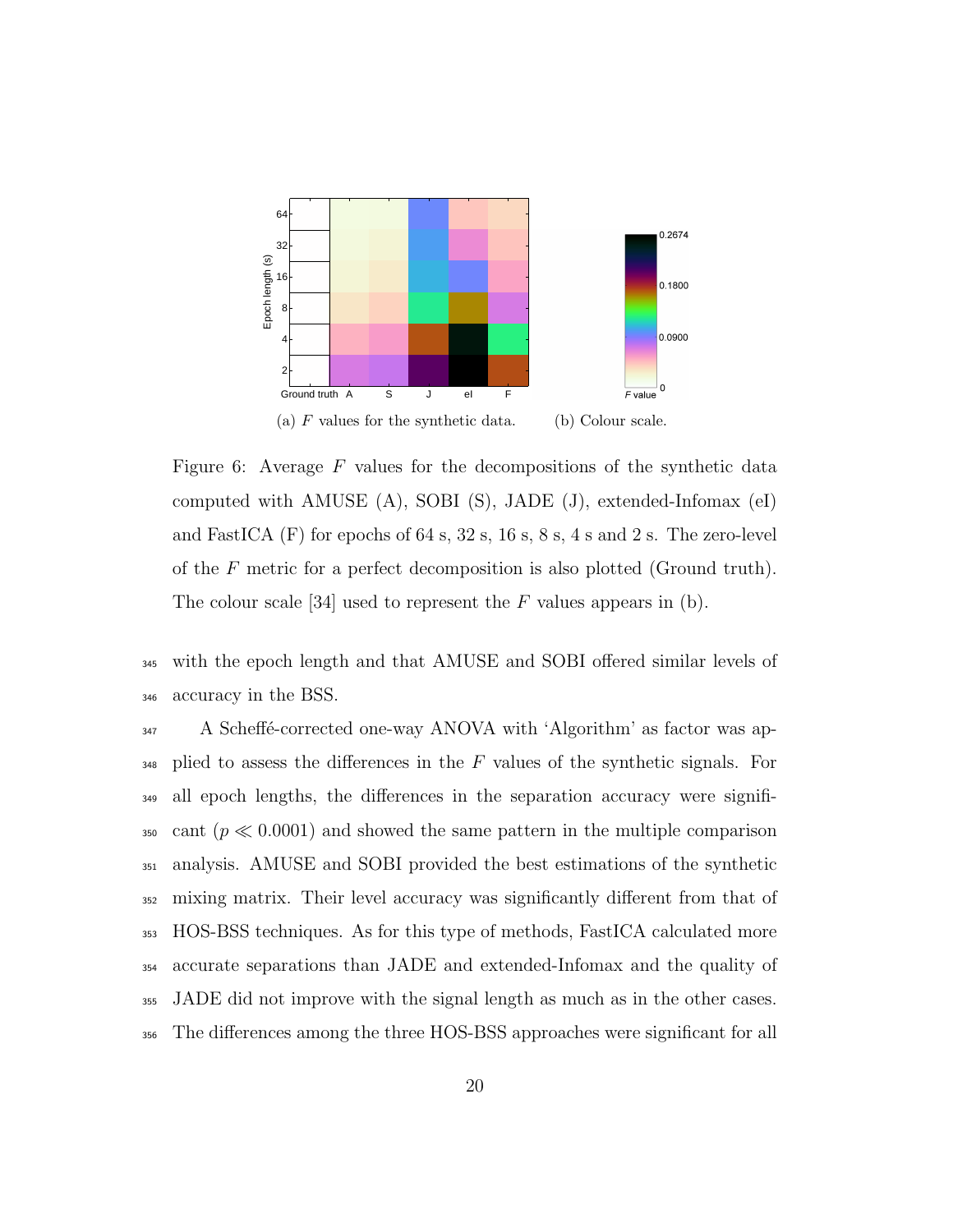signal lengths.

#### 5. Discussion and Conclusions

 We compared five BSS algorithms in terms of the similarity between their decompositions for the real signals recorded from 26 subjects. We only eval-361 uated one matrix,  $\mathbf{P}^{qr}$ , for each pair of algorithms instead of both  $\mathbf{P}^{qr}$  and  $P^{rq}$  as the average differences for the F metric between  $P^{qr}$  and  $P^{rq}$  were always lower than 1.20%. By taking this decision, we tried to reduce the surplus complexity and redundancy of the problem. The results indicated that 'AMUSE–SOBI' and 'JADE–FastICA', in that order, are the pairs of algorithms that provide more similar BSS decompositions, while 'AMUSE– JADE' and 'SOBI–JADE' provided the most different outcomes. The sep- arations tended to be more simillar for longer epochs. These results were supported by a complementary analysis of synthetic signals.

 The preprocessing does not constitute a BSS algorithm itself. It relies on the classical projection technique of FA [9, 30, 31]. However, this preprocess-ing is important for several reasons [4, 5, 9, 21, 30]:

- 1. The number of inner meaningful components in real EEGs and MEGs may be less than the number of available channels.
- 2. A dimensionality reduction may sometimes be necessary to avoid "over- $_{376}$  fitting".
- 3. A dimensionality reduction may help to reduce the importance of the external noise.

 The preprocessing included the estimation of the optimum number of com-380 ponents  $(l)$ .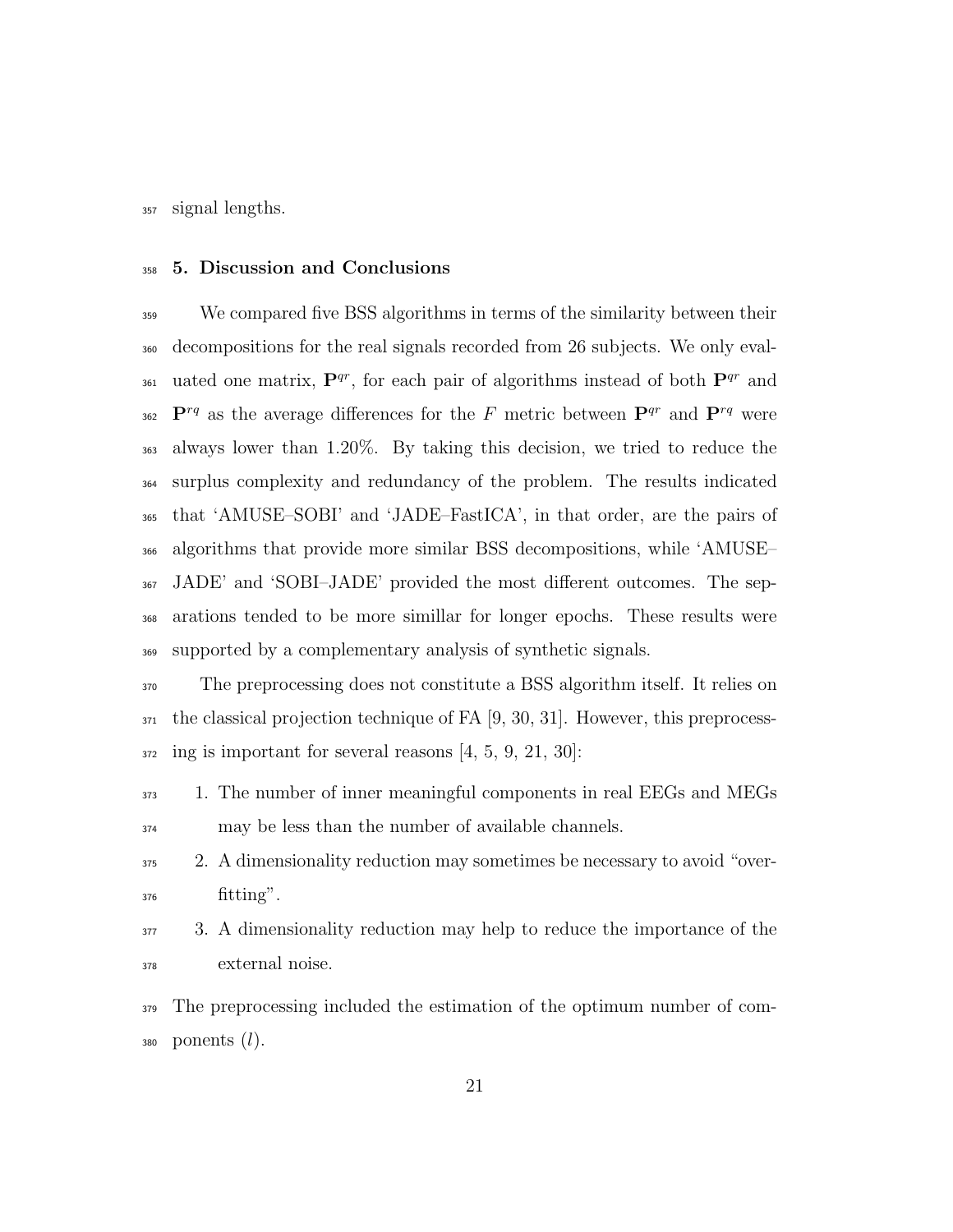The dependence of the preprocessing on the signal length was studied for real epochs of 10 s, 20 s, 40 s, 60 s and 90 s. As it was expected, l increased with the epoch length. This means that longer signals tend to be composed of more inner sources or, at least, need to consider more components to obtain an optimum decomposition. These results are supported by other contributions about the model order selection in EEG and MEG [21, 22]. These studies investigated the performance of diverse approaches based on PCA and FA to estimate the number of BSS components in real EEG and MEG. Those results indicated that probabilistic PCA and FA models yield estimations of the dimensionality that are more reliable and independent of the signal power than commonly used PCA approaches [22]. The estimated values of l were about one third of the measurement space dimension [22]. In our case, the number of components was usually lower than one third of channels, specially for the shorter epochs. This suggested that, in the case of MEG equipment, more channels do not necessarily reflect more brain signals [22]. What is more, the data dimension reduction is supported by the statistical properties of the signal and the FA models may offer an appropriate description of the brain recordings [21, 22].

 The visual representation of the results provided by Fig. 3 clearly indi- cated that the pair 'AMUSE–SOBI' provided the most similar decomposition of the analysed MEGs. This result was confirmed by the fact that these tech- niques computed the most accurate decompositions of the synthetic data. The principle beneath these two techniques is the simultaneous diagonalisa- tion of several time-delayed cross-covariance matrices [3, 4]. We also found that the decompositions of JADE and FastICA are characterized by a high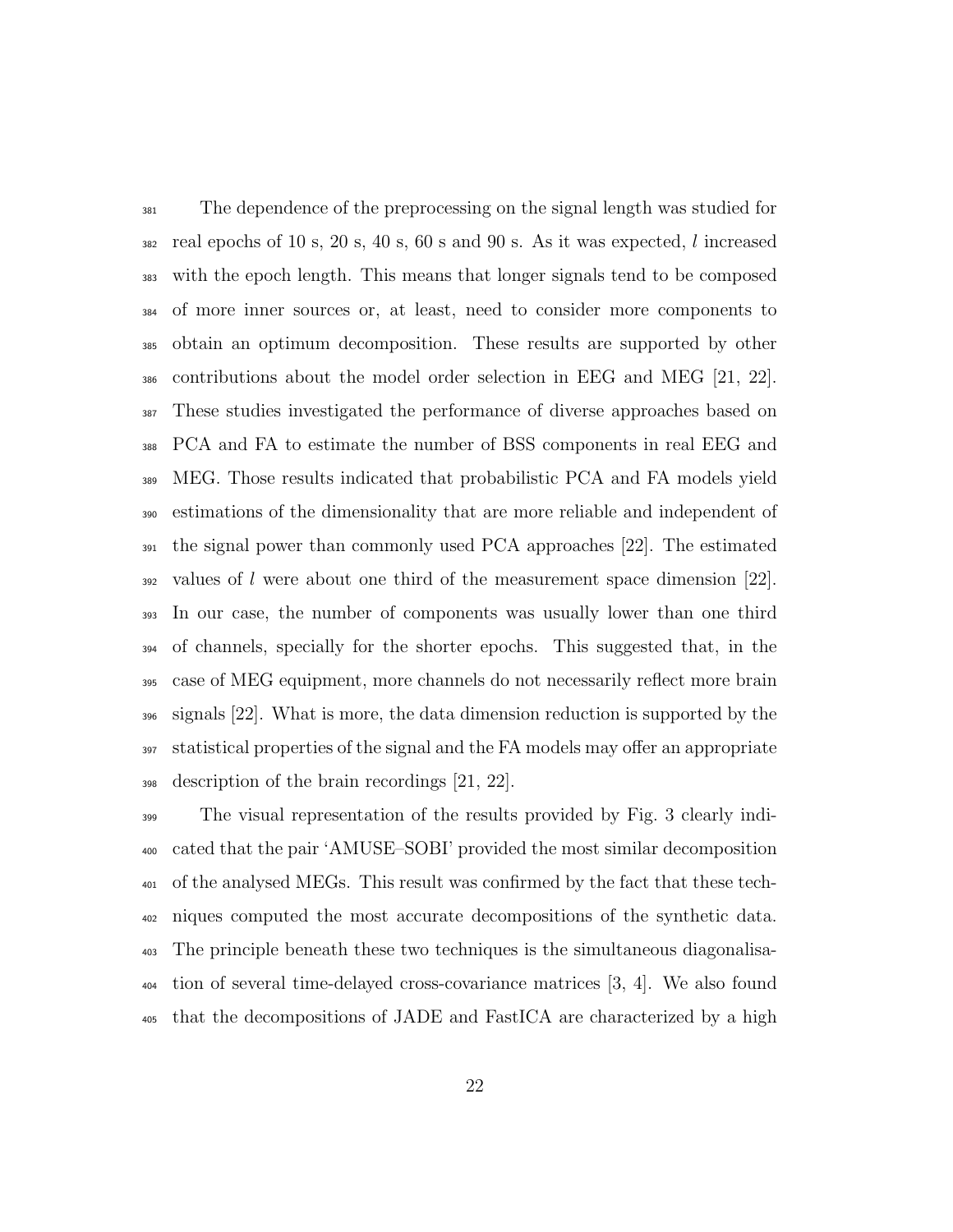degree of similarity for the real signals. This might be explained by the fact that the theoretical principles of both algorithms could be related [4].

 Additionally, the algorithms tended to estimate more similar decomposi- tions of the real MEGs as longer epochs were considered. This may be due to the fact that, although l increased with the epoch length, the number of data samples considered increased more rapidly than the number of elements  $_{412}$  to be estimated in  $A$  [2]. This fact is illustrated in Table 1, which depicts the number of available data samples and the median of the number of elements to be estimated in **A** for each epoch length. It is clear that, the longer the epoch, the larger the number of samples available to estimate each element of A. Hence, the decompositions may be considered more reliable for longer epochs [2], which could explain the 'relative similarity' of the BSS outcomes for long real MEG epochs. This result was supported by the analysis of syn- thetic data. Table 1 also depicts the number of synthetic samples available to compute the BSS. As the number of synthetic components was fixed, longer signals offered more accurate decompositions. Yet, it should be noticed that, for the synthetic data, the quality of the JADE separation did not improve as much as with the other techniques.

<sup>424</sup> The statistical analysis carried out for every epoch length pointed out the statistical significance of the similarity between the decomposition computed by 'AMUSE–SOBI' and 'JADE–FastICA'. On the other hand, the pairs 'AMUSE-JADE' and 'SOBI-JADE' used to provide the most dissimilar sepa- rations of the MEG signals. A relatively consistent pattern was that a larger number of components made the outcomes of the separations calculated by 'AMUSE-SOBI' and 'JADE-FastICA' slightly more different. Surprisingly,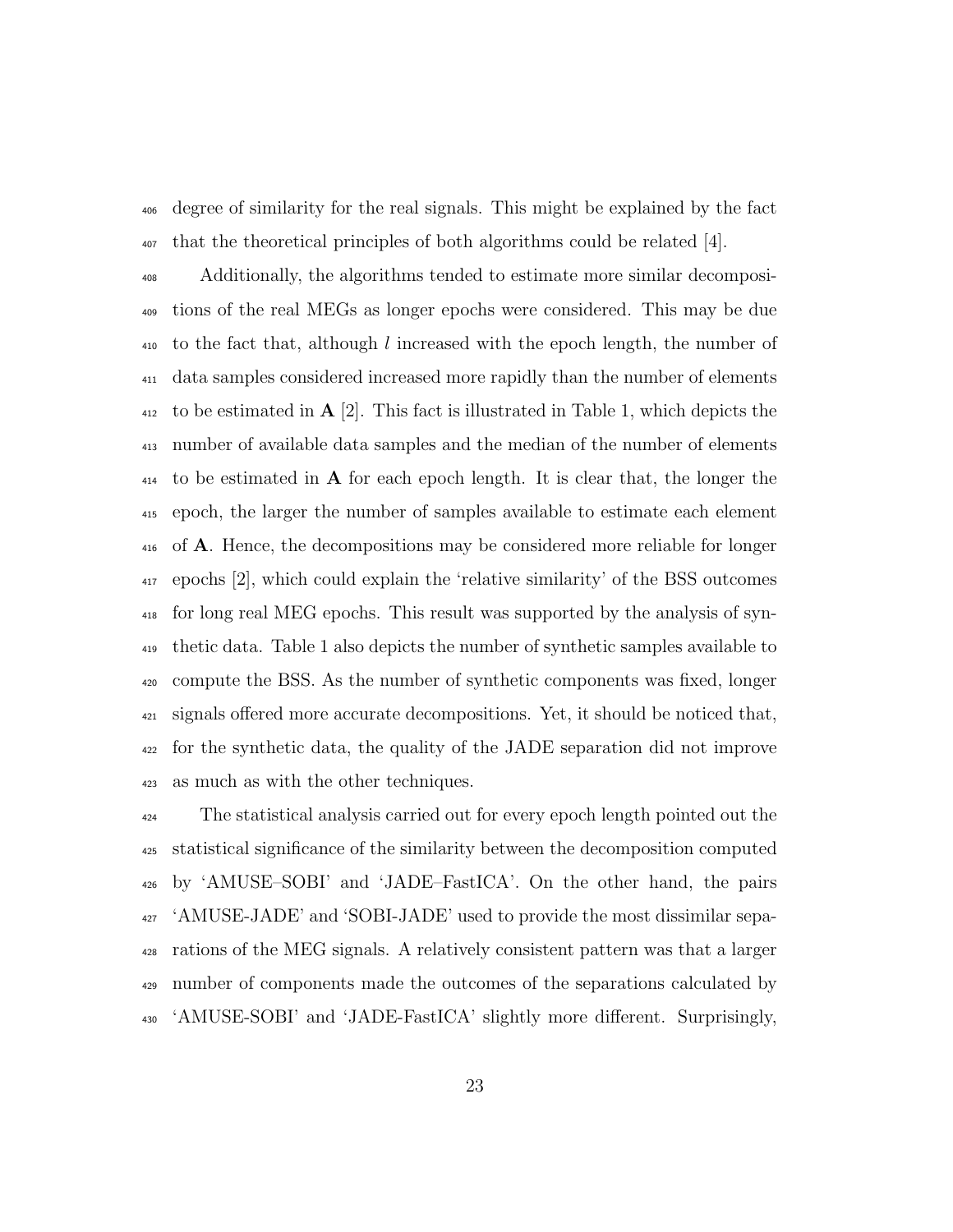| Real MEG recordings |              |               |                                  |       |
|---------------------|--------------|---------------|----------------------------------|-------|
| Epoch length        | Data samples | Median of $l$ | Elements in $\mathbf{A}$ $(l^2)$ | Ratio |
| 10 s                | 1695         | 29            | 841                              | 2.02  |
| 20 s                | 3390         | 33            | 1089                             | 3.11  |
| 40 s                | 6780         | 38            | 1444                             | 4.67  |
| 60 s                | 10170        | 41            | 1681                             | 6.05  |
| 90 s                | 15255        | 44            | 1936                             | 7.88  |
| Synthetic signals   |              |               |                                  |       |
| Epoch length        | Data samples | Value of l    | Elements in $\mathbf{A}$ $(l^2)$ | Ratio |
| $2\mathrm{\ s}$     | 339          | 11            | 121                              | 2.80  |
| 4s                  | 678          | 11            | 121                              | 5.60  |
| $8\mathrm{\ s}$     | 1356         | 11            | 121                              | 11.21 |
| 16 s                | 2713         | 11            | 121                              | 22.42 |
| 32 s                | 5425         | 11            | 121                              | 44.83 |
| 64 s                | 10851        | 11            | 121                              | 89.68 |

Table 1: Ratios of the number of data samples for each epoch length divided by the median value of the number of elements in A for the real MEG recordings and for the synthetic signals.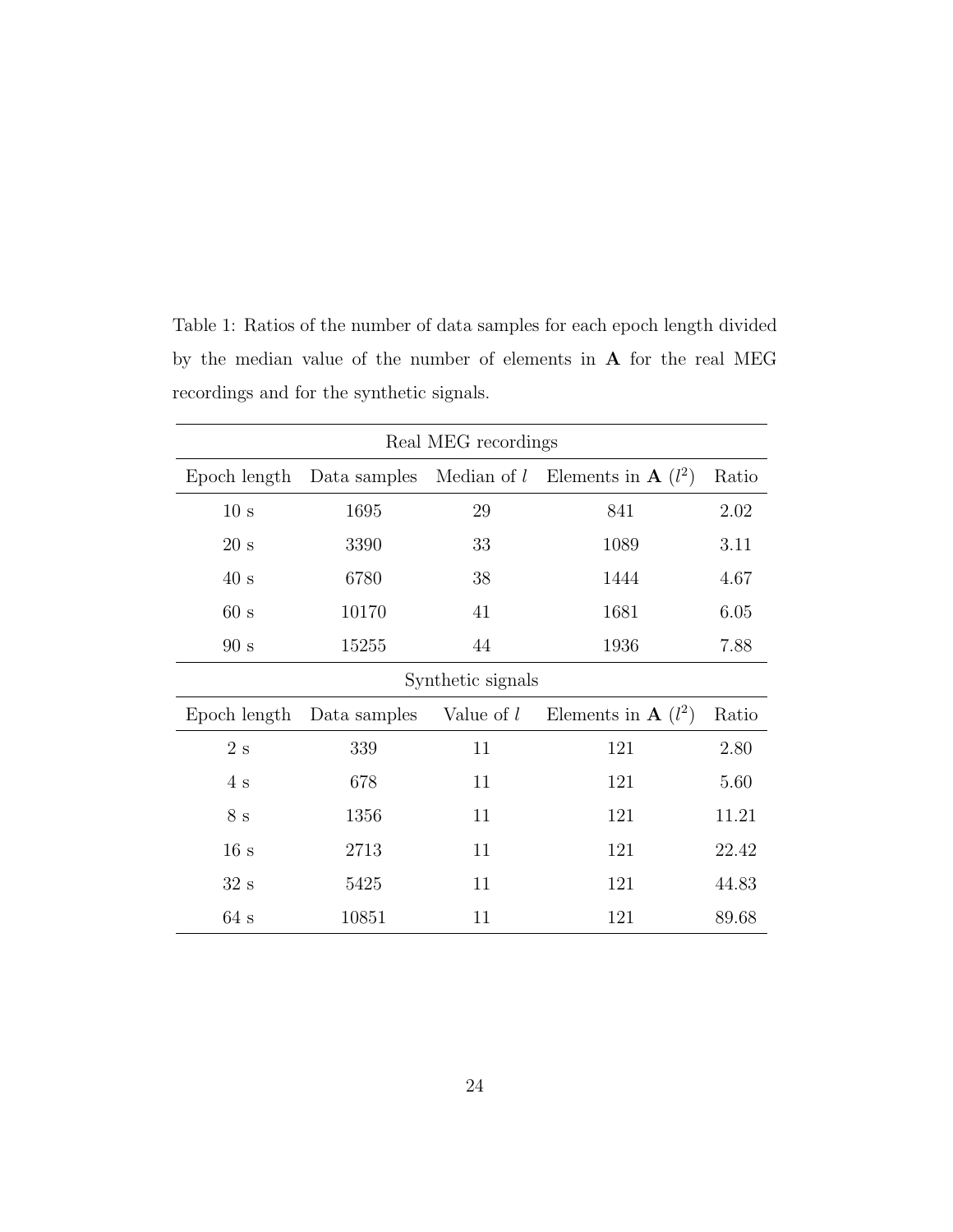the pairs 'AMUSE-extended-Infomax' and 'SOBI-extended-Infomax' com- puted BSS decompositions that were slightly more similar for larger values of l.

<sup>434</sup> A few studies have compared the performance of several BSS techniques from different perspectives. For instance, synthetic signals have been used to evaluate whether the BSS improved the automatic detection of artefacts in the EEG [7] or to assess the quality of the BSS decomposition [10]. Our results from simulated data agree with those of [10] in the sense that SOS- BSS techniques seemed to calculate more accurate decompositions. SOS- BSS methods also performed better than HOS-BSS techniques in a detailed analysis of the ocular artefact rejection for EEG [16, 17]. However, in the artefact detection problem, Infomax performed better than FastICA and SOBI in [7]. Artificially mixed EEG signals have also been analysed in [8] to compare the relative performance of a few BSS algorithms to isolate the artefacts. The results varied depending on which type of contamination was considered [8]. Real MEG signals were decomposed in [6] to evaluate their ability to extract artefacts by comparing the contaminated components of different algorithms with reference signals. Some of these previous studies used small datasets or small numbers of channels and the evaluation of the algorithms was frequently based on subjective criteria [10]. Moreover, it must be noted that different sets of synthetic data could produce different results. In contrast, we analysed the decompositions of real MEG recordings from 26 subjects globally to gain insight into the similarities between some of the most commonly used BSS algorithms. Instead of comparing a manually selected subset of components [6], the entire decomposition was assessed since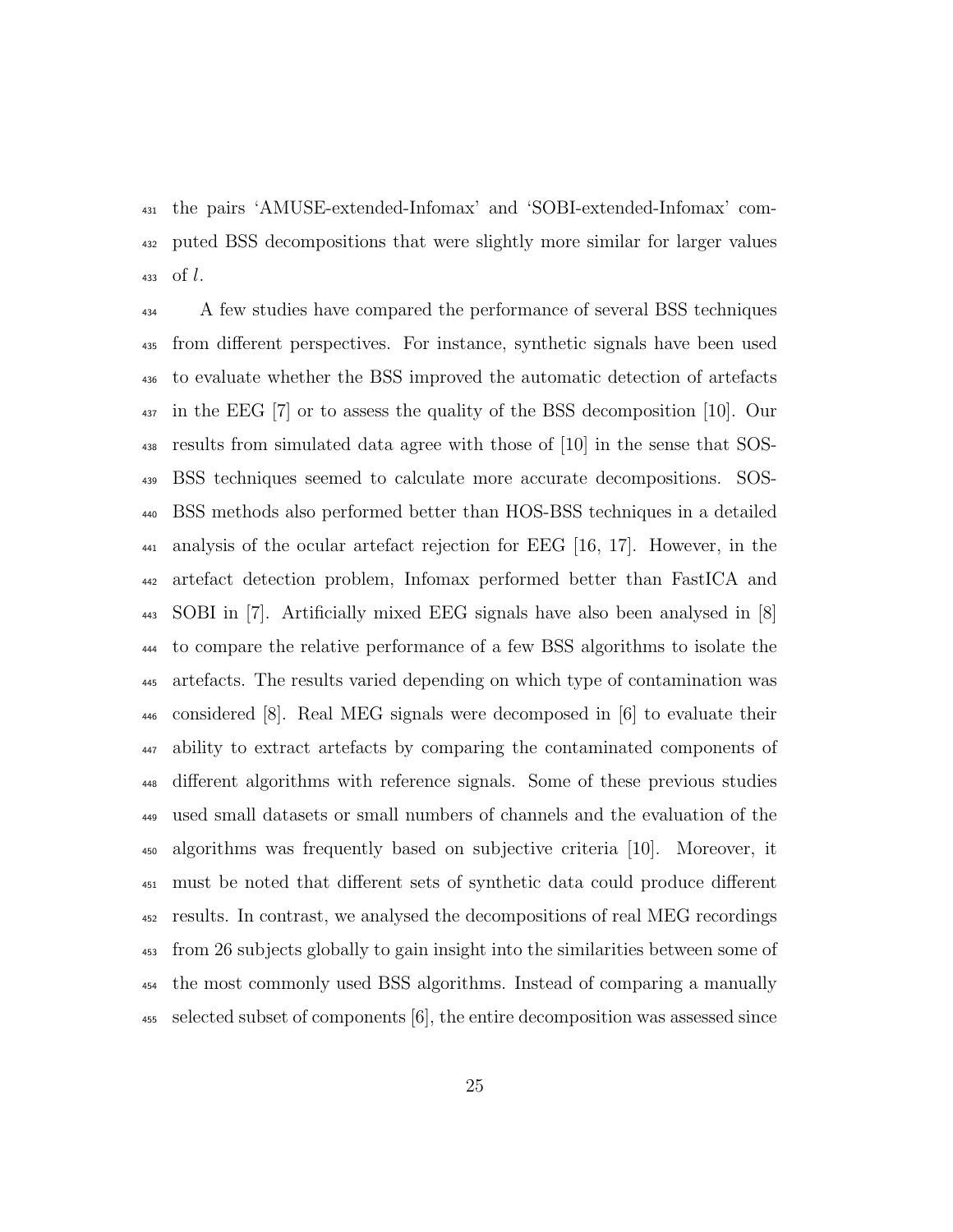456 the metric F [11] was computed from the mixing matrices  $A^q$  and  $A^r$ .

<sup>457</sup> It is important to note that the real sources are unknown, hence the term blind [5]. Therefore, assessing the performance of the BSS analysis is not straightforward at all since the separation cannot be absolutely validated for real data [3, 5]. Thus, the analyses of the real signals were exploratory and only aimed at measuring the similarity between the results of the BSS algorithms and not at evaluating the actual quality of the separation. This can only be achieved with some kind of synthetic signals [32, 33]. Yet, our complementary analysis of the simulated data supported the results derived from the real MEG recordings. This suggests that the results for each pair of algorithms are indeed due to the methodology of the BSS techniques and not to this particular application. Our study is also limited by the fact that only real signals of MEG background activity were studied. Additionally, only recordings from elderly people were analysed. Thus, the results might be difficult to generalise to younger subjects.

 To sum up, this study evaluated the degree to which diverse BSS tech- niques provide similar decompositions for real MEG background activity. The most similar separations were computed with 'AMUSE–SOBI', followed by 'JADE–FastICA'. The pairs 'AMUSE–JADE' and 'SOBI–JADE' used to provide the most dissimilar outcomes. Finally, the overall level of similarity increased as longer signals were decomposed. These results were supported by a study based on synthetic signals. Since diverse BSS methods may of- fer relatively different perspectives when applied to real signals [4], these results should be taken into account when deciding which BSS algorithms are to be applied to brain signals. For instance, if only two BSS are to be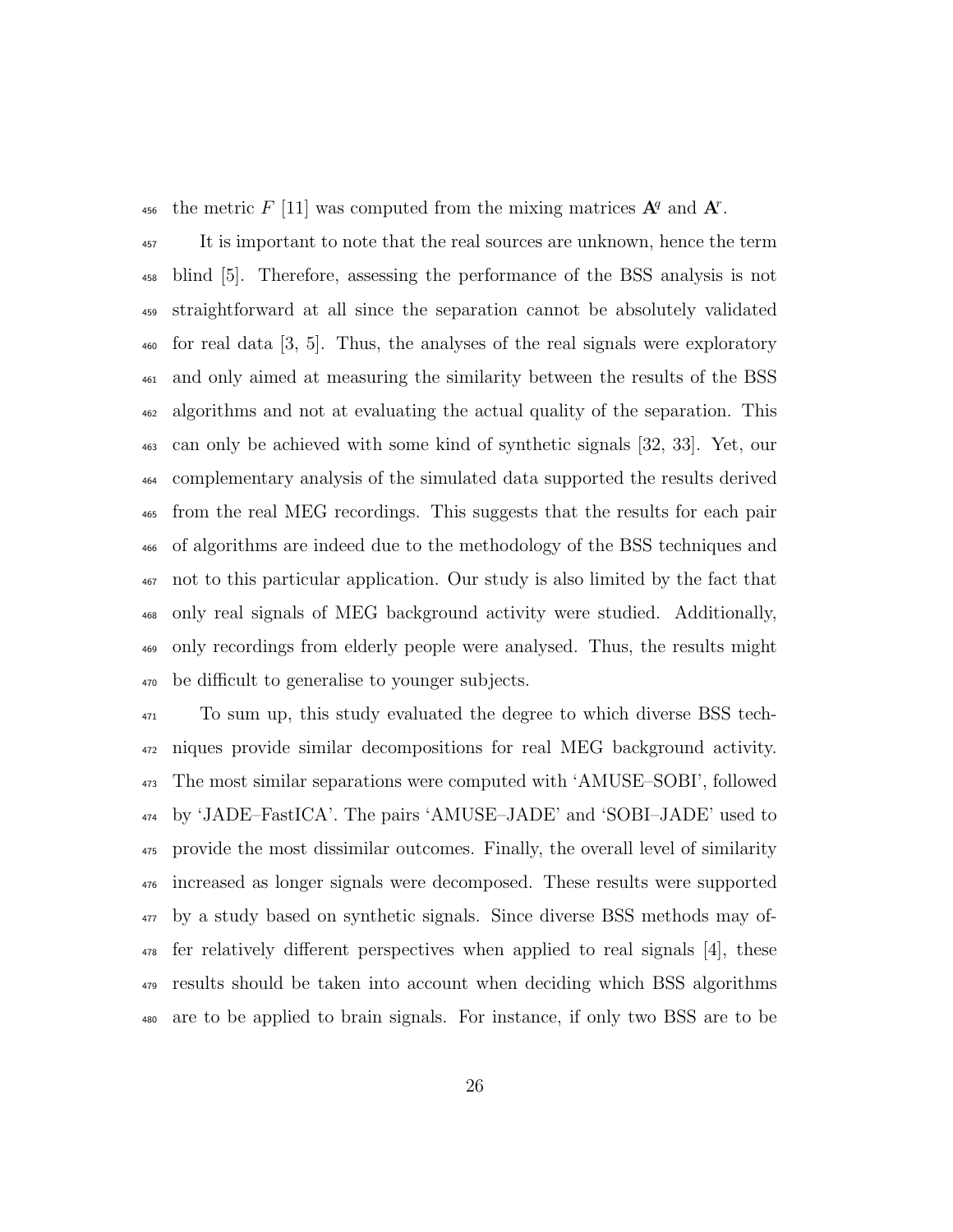selected for an exploratory analysis, the algorithms AMUSE and JADE will provide relatively different perspectives of the data and minimise the amount of redundant information.

#### 6. Acknowledgement

<sup>485</sup> The authors would like to thank Dr. Alberto Fernández ("Centro de Mag-486 netoencefalografía Dr. Pérez-Modrego"), who collected the MEG recordings. This study was partially supported by the "Ministerio de Ciencia e Inno-488 vación" and FEDER grant TEC2008-02241.

#### References

- [1] R. Hari, Magnetoencephalography in clinical neurophysiological assess- ment of human cortical functions, in: E. Niedermeyer, F. Lopes da Silva (Eds.), Electroencephalography: Basic Principles, Clinical Appli- cations, and Related Fields, Lippincott Williams and Wilkins, Philadel-phia, U.S.A., 2004, pp. 1165–1197.
- [2] J. Onton, M. Westerfield, J. Townsend, S. Makeig, Imaging human EEG dynamics using independent component analysis, Neuroscience and Biobehavioral Reviews 30 (6) (2006) 808–822.
- [3] C. James, C. Hesse, Independent component analysis for biomedical signals, Physiological Measurement 26 (1) (2005) R15–R39.
- 500 [4] A. Hyvärinen, J. Karhunen, E. Oja, Independent Component Analysis, John Wiley & Sons, NJ, U.S.A., 2001.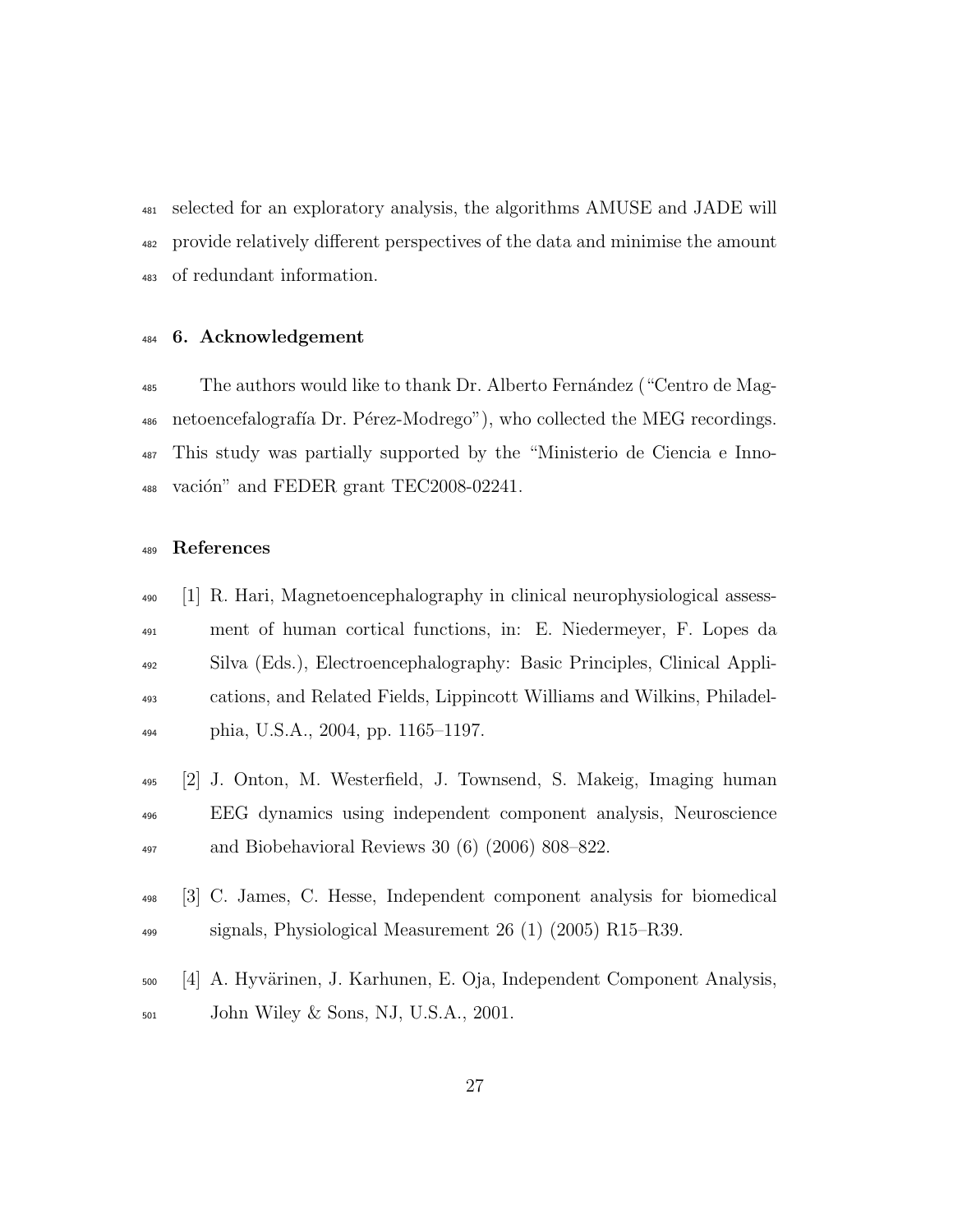- [5] R. Vig´ario, E. Oja, BSS and ICA in Neuroinformatics: From Current Practices to Open Challenges, IEEE Reviews in Biomedical Engineering  $1 (2008) 50-61.$
- [6] H. Zavala Fern´andez, T. Sander, M. Burghoff, R. Orglmeister, L. Trahms, Comparison of ICA Algorithms for the Isolation of Biolog- ical Artifacts in Magnetoencephalography, Lecture Notes in Computer Science 3889 (2006) 511–518.
- [7] A. Delorme, T. Sejnowski, S. Makeig, Enhanced detection of artifacts in EEG data using higher-order statistics and independent component analysis, NeuroImage 34 (4) (2007) 1443–1449.
- [8] S. Fitzgibbon, D. Powers, K. Pope, C. Clark, Removal of EEG Noise and Artifact Using Blind Source Separation, Journal of Clinical Neuro-physiology 24 (3) (2007) 232–243.
- [9] J. Escudero, R. Hornero, D. Ab´asolo, A. Fern´andez, M. Lopez-Coronado, Artifact Removal in Magnetoencephalogram Background Activity With Independent Component Analysis, IEEE Transactions on Biomedical Engineering 54 (11) (2007) 1965–1973.
- [10] M. Klemm, J. Haueisen, G. Ivanova, Independent component analysis: comparison of algorithms for the investigation of surface electrical brain  $\sigma_{\text{521}}$  activity, Medical & Biological Engineering & Computing 47 (4) (2009) 413–423.
- [11] C. Melissant, A. Ypma, E. Frietman, C. Stam, A method for detection of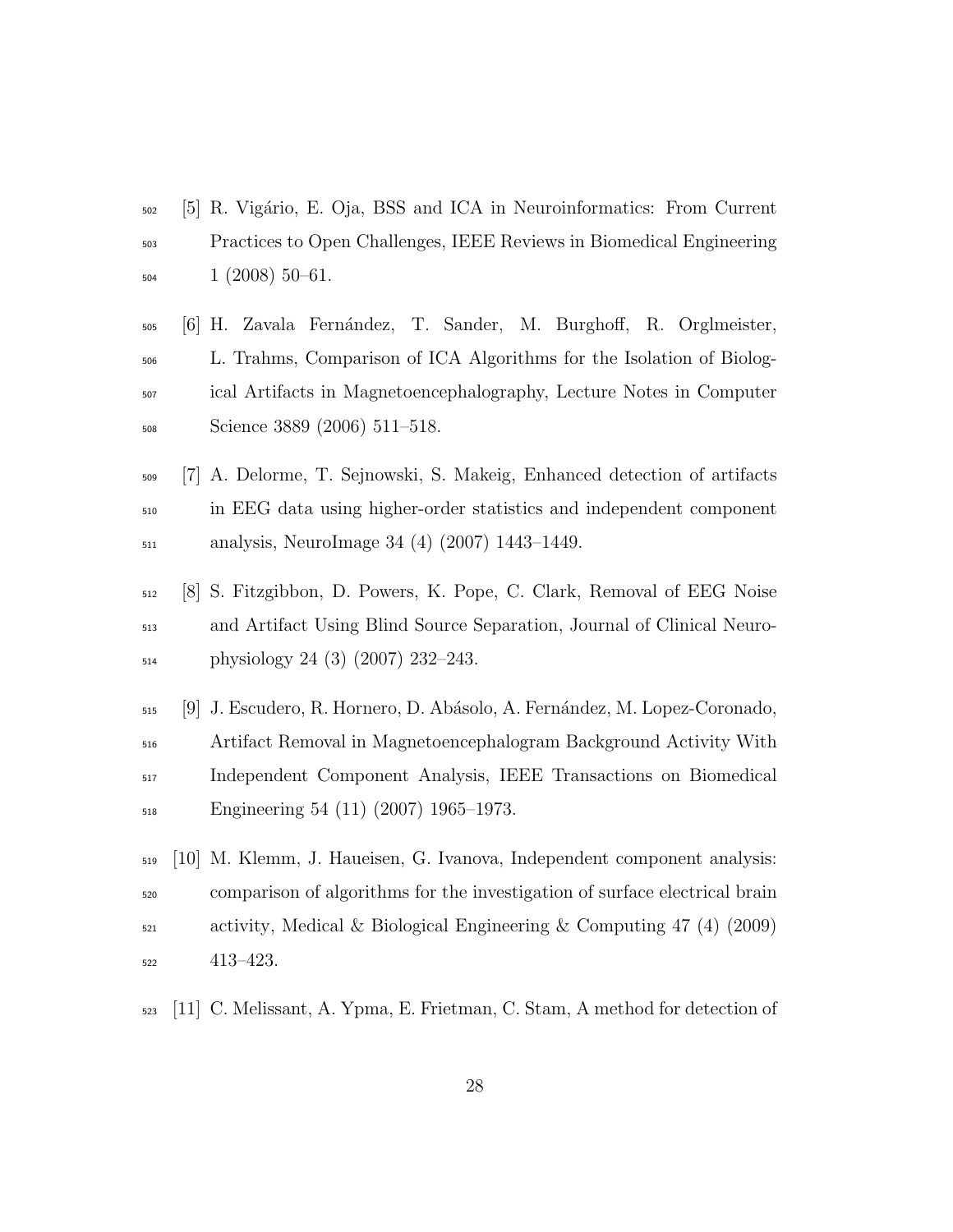- Alzheimer's disease using ICA-enhanced EEG measurements, Artificial Intelligence in Medicine 33 (3) (2005) 209–222.
- [12] J. Escudero, R. Hornero, J. Poza, D. Ab´asolo, A. Fern´andez, Assess- ment of classification improvement in patients with Alzheimer's disease based on magnetoencephalogram blind source separation, Artificial In-telligence in Medicine 43 (1) (2008) 75–85.
- [13] J. Escudero, R. Hornero, D. Ab´asolo, A. Fern´andez, Blind source sepa- ration to enhance spectral and non-linear features of magnetoencephalo- gram recordings. Application to Alzheimer's disease, Medical Engineer-ing and Physics 31 (7) (2009) 872–879.
- [14] Y. Li, D. Powers, J. Peach, Comparison of blind source separation algo-rithms, Advances in Neural Networks and Applications (2001) 18–23.
- [15] M. Crespo-Garcia, M. Atienza, J. Cantero, Muscle artifact removal from human sleep EEG by using independent component analysis, Annals of Biomedical Engineering 36 (3) (2008) 467–475.
- [16] S. Romero, M. Ma˜nanas, M. Barbanoj, A comparative study of au- tomatic techniques for ocular artifact reduction in spontaneous EEG signals based on clinical target variables: A simulation case, Computers in Biology and Medicine 38 (3) (2008) 348–360.
- [17] S. Romero, M. Ma˜nanas, M. Barbanoj, Ocular Reduction in EEG Sig- nals Based on Adaptive Filtering, Regression and Blind Source Separa-tion, Annals of Biomedical Engineering 37 (1) (2009) 176–191.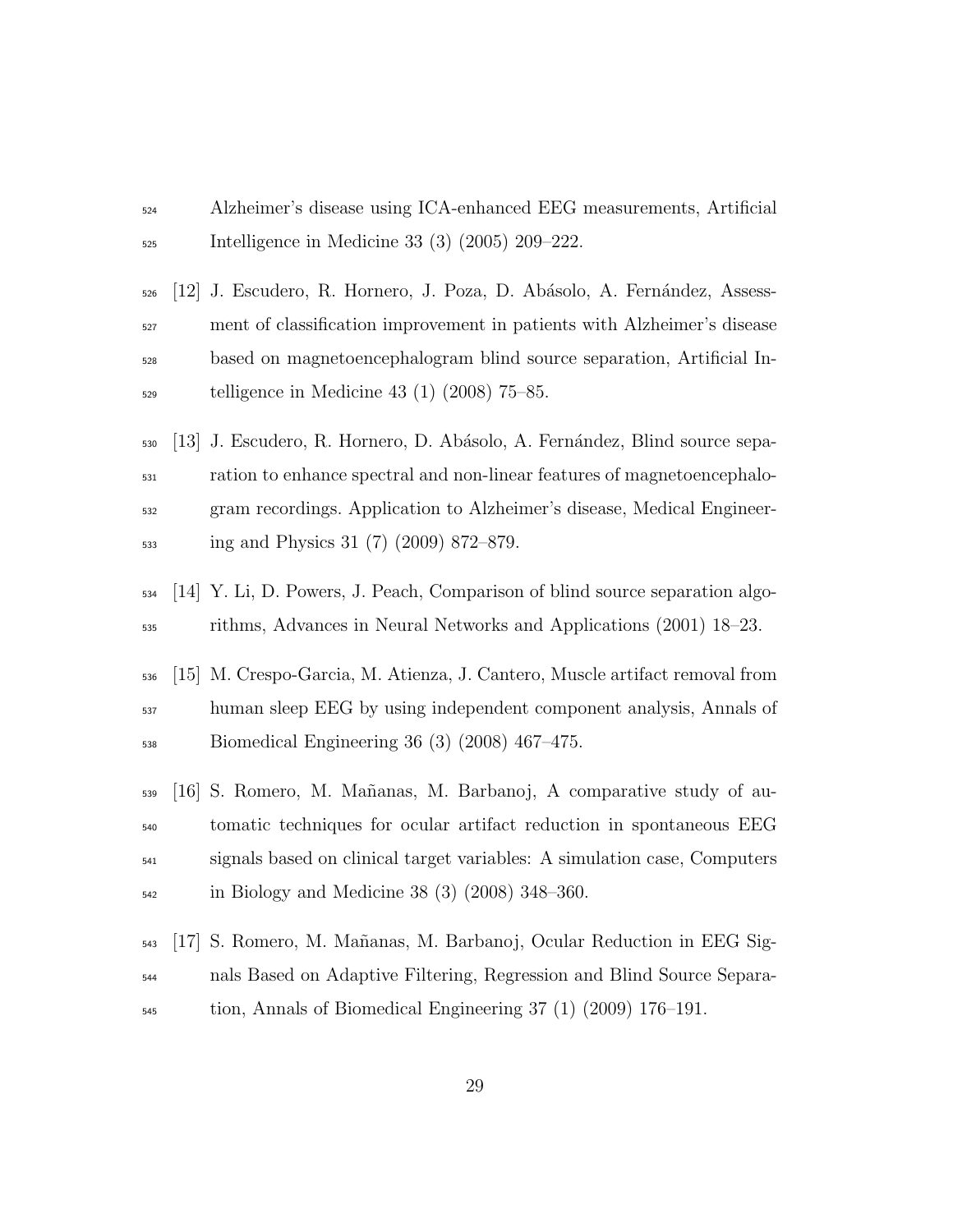- [18] V. Krishnaveni, S. Jayaraman, P. Kumar, K. Shivakumar, K. Rama- doss, Comparison of Independent Component Analysis Algorithms for removal of ocular artifacts from Electroencephalogram, Measurement Science Review Journal 5 (2) (2005) 67–79.
- [19] V. Krishnaveni, S. Jayaraman, K. Ramadoss, Application of mutual information based least dependent component analysis (MILCA) for re- moval of ocular artifacts from electroencephalogram, International Jour-nal of Biological and Medical Sciences 1 (1) (2006) 63–74.
- [20] A. Hyv¨arinen, P. Ramkumar, L. Parkkonen, R. Hari, Independent component analysis of short-time Fourier transforms for spontaneous EEG/MEG analysis, NeuroImage 49 (1) (2010) 257–271.
- [21] C. Hesse, Model order estimation for blind source separation of mul- tichannel magnetoencephalogram and electroencephalogram signals, in: Proceedings of the 30th Annual International Conference of the IEEE Engineering in Medicine and Biology Society, Vancouver, BC, Canada, 2008, pp. 3348–3351.
- [22] C. Hesse, On Estimating the Signal Subspace Dimension of High-Density Multichannel Magnetoencephalogram Measurements, in: Proceedings of the 29th Annual International Conference of the IEEE Engineering in Medicine and Biology Society, Lyon, France, 2007, pp. 6227–6230.
- [23] L. Tong, R. Liu, V. Soon, Y. Huang, Indeterminacy and identifiability of blind identification, IEEE Transactions on Circuits and Systems 38 (5) (1991) 499–509.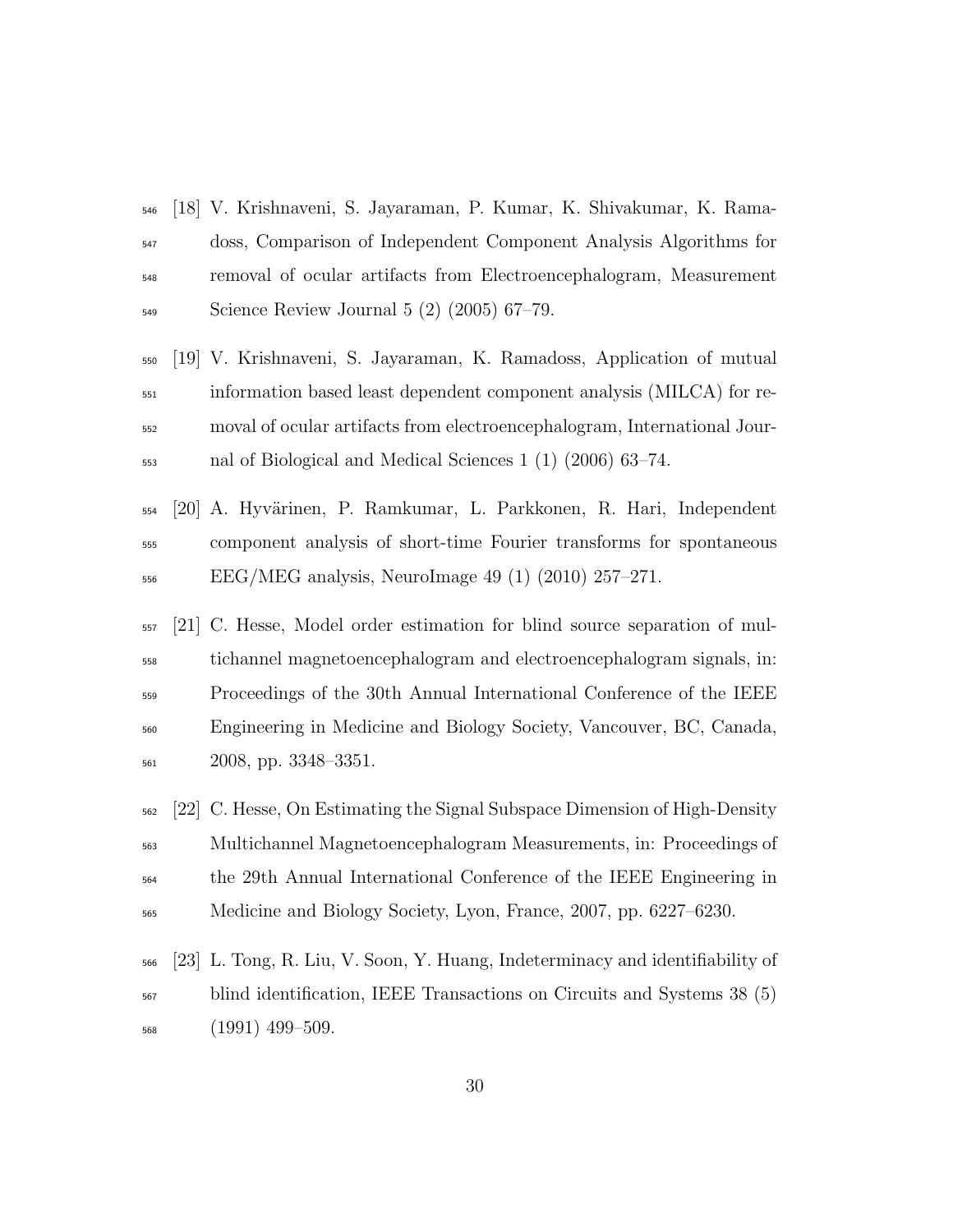- [24] A. Belouchrani, K. Abed-Meraim, J. Cardoso, E. Moulines, A blind source separation technique using second-order statistics, IEEE Trans- $\frac{571}{20}$  actions on Signal Processing 45 (2) (1997) 434–444.
- [25] J. Cardoso, A. Souloumiac, Blind Beamforming for Non Gaussian Sig- nals, IEE proceedings. Part F. Radar and Signal Processing 140 (6) (1993) 362–370.
- [26] T. Lee, M. Girolami, T. Sejnowski, Independent component analysis using an extended infomax algorithm for mixed subgaussian and super-gaussian sources, Neural Computation 11 (2) (1999) 417–441.
- [27] A. Delorme, S. Makeig, EEGLAB: an open source toolbox for analysis of single-trial EEG dynamics including independent component analysis, Journal of Neuroscience Methods 134 (1) (2004) 9–21.
- <sup>581</sup> [28] H. Gävert, J. Hurri, J. Särelä, A. Hyvärinen, FastICA Toolbox, website, [online] http://www.cis.hut.fi/projects/ica/fastica/ (March 2010).
- URL http://www.cis.hut.fi/projects/ica/fastica/
- [29] A. Cichocki, S. Amari, K. Siwek, T. Tanaka, A. Huy Phan, ICALAB for Signal Processing, website, [online] http://www.bsp.brain.riken.jp/ICALAB/ICALABSignalProc/ (March 2010).
- URL http://www.bsp.brain.riken.jp/ICALAB/ICALABSignalProc/
- [30] S. Ikeda, K. Toyama, Independent component analysis for noisy data– MEG data analysis, Neural Networks 13 (10) (2000) 1063–1074.